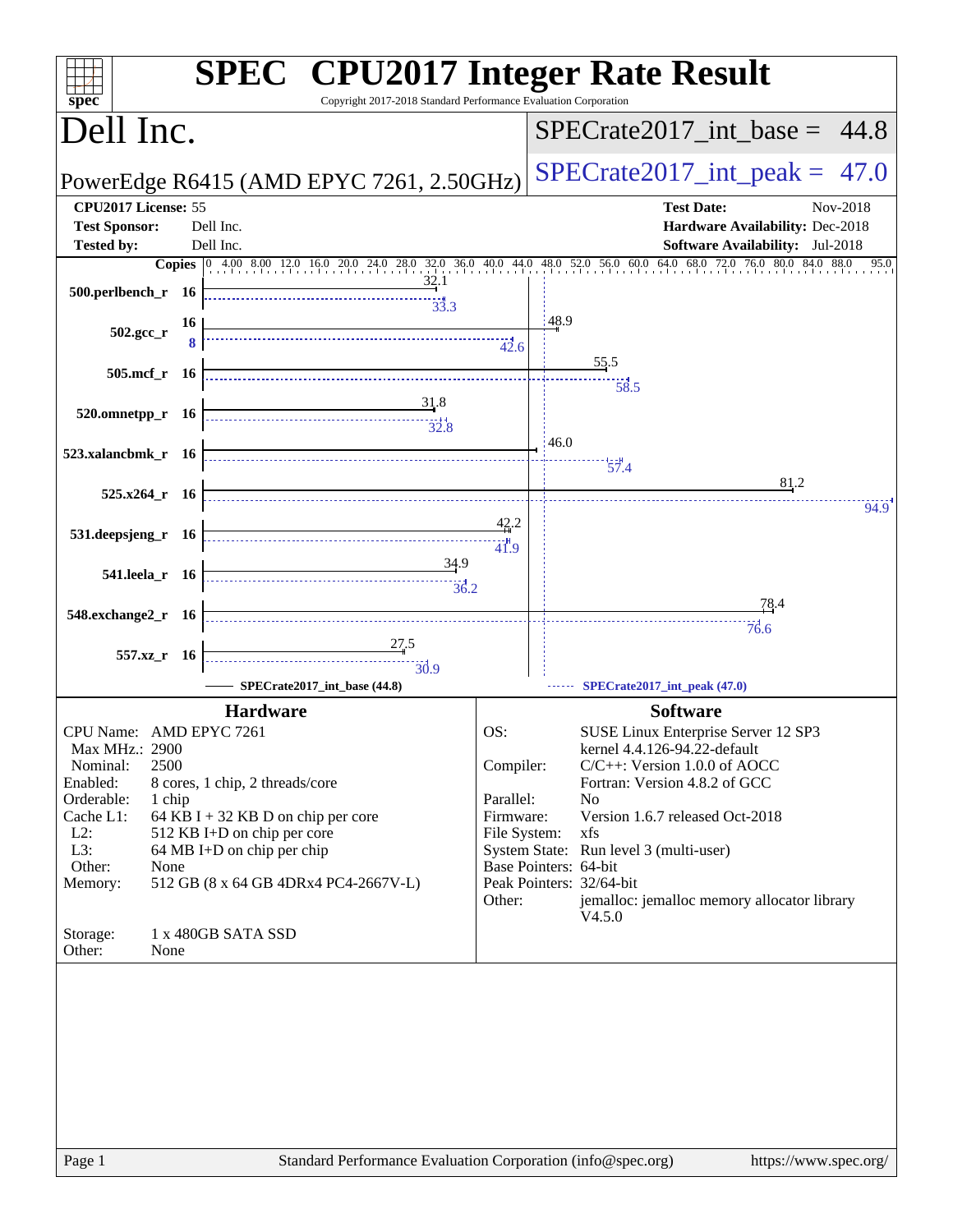| <b>SPEC CPU2017 Integer Rate Result</b><br>Copyright 2017-2018 Standard Performance Evaluation Corporation<br>spec |                                                        |                |       |                |              |                |       |                                  |                |              |                                 |              |                |              |
|--------------------------------------------------------------------------------------------------------------------|--------------------------------------------------------|----------------|-------|----------------|--------------|----------------|-------|----------------------------------|----------------|--------------|---------------------------------|--------------|----------------|--------------|
| Dell Inc.                                                                                                          |                                                        |                |       |                |              |                |       | $SPECTate2017\_int\_base = 44.8$ |                |              |                                 |              |                |              |
| $SPECrate2017\_int\_peak = 47.0$<br>PowerEdge R6415 (AMD EPYC 7261, 2.50GHz)                                       |                                                        |                |       |                |              |                |       |                                  |                |              |                                 |              |                |              |
| CPU2017 License: 55                                                                                                |                                                        |                |       |                |              |                |       |                                  |                |              | <b>Test Date:</b>               |              | Nov-2018       |              |
| <b>Test Sponsor:</b>                                                                                               | Dell Inc.                                              |                |       |                |              |                |       |                                  |                |              | Hardware Availability: Dec-2018 |              |                |              |
| <b>Tested by:</b>                                                                                                  | Dell Inc.<br><b>Software Availability:</b><br>Jul-2018 |                |       |                |              |                |       |                                  |                |              |                                 |              |                |              |
| <b>Results Table</b>                                                                                               |                                                        |                |       |                |              |                |       |                                  |                |              |                                 |              |                |              |
|                                                                                                                    | <b>Base</b><br><b>Peak</b>                             |                |       |                |              |                |       |                                  |                |              |                                 |              |                |              |
| <b>Benchmark</b>                                                                                                   | <b>Copies</b>                                          | <b>Seconds</b> | Ratio | <b>Seconds</b> | <b>Ratio</b> | <b>Seconds</b> | Ratio | <b>Copies</b>                    | <b>Seconds</b> | <b>Ratio</b> | <b>Seconds</b>                  | <b>Ratio</b> | <b>Seconds</b> | <b>Ratio</b> |
| $500.$ perlbench_r                                                                                                 | 16                                                     | 794            | 32.1  | 795            | 32.0         | 794            | 32.1  | 16                               | 766            | 33.3         | 765                             | 33.3         | 769            | 33.1         |
| $502.\text{sec}$                                                                                                   | 16                                                     | 463            | 48.9  | 463            | 48.9         | 465            | 48.7  | 8                                | 266            | 42.6         | <b>266</b>                      | 42.6         | 266            | 42.6         |
| $505$ .mcf r                                                                                                       | 16                                                     | 467            | 55.4  | 465            | 55.6         | 466            | 55.5  | 16                               | 442            | 58.5         | 442                             | 58.5         | 441            | 58.6         |
| 520.omnetpp_r                                                                                                      | 16                                                     | 660            | 31.8  | 661            | 31.7         | 659            | 31.9  | 16                               | 641            | 32.8         | 626                             | 33.6         | 642            | 32.7         |
| 523.xalancbmk r                                                                                                    | 16                                                     | 367            | 46.0  | 368            | 45.9         | 368            | 46.0  | 16                               | 303            | 55.7         | 294                             | 57.4         | 293            | 57.8         |
| $525.x264_r$                                                                                                       | 16                                                     | 345            | 81.1  | 345            | 81.2         | 345            | 81.2  | 16                               | 295            | 94.9         | 295                             | 95.0         | 295            | 94.8         |
| 531.deepsjeng_r                                                                                                    | 16                                                     | 433            | 42.3  | 435            | 42.2         | 441            | 41.6  | 16                               | 439            | 41.7         | 438                             | 41.9         | 435            | 42.2         |
| 541.leela r                                                                                                        | 16                                                     | 759            | 34.9  | 762            | 34.8         | 759            | 34.9  | 16                               | 733            | 36.1         | 732                             | 36.2         | 732            | 36.2         |

**[SPECrate2017\\_int\\_base =](http://www.spec.org/auto/cpu2017/Docs/result-fields.html#SPECrate2017intbase) 44.8**

**[SPECrate2017\\_int\\_peak =](http://www.spec.org/auto/cpu2017/Docs/result-fields.html#SPECrate2017intpeak) 47.0**

Results appear in the [order in which they were run](http://www.spec.org/auto/cpu2017/Docs/result-fields.html#RunOrder). Bold underlined text [indicates a median measurement](http://www.spec.org/auto/cpu2017/Docs/result-fields.html#Median).

[548.exchange2\\_r](http://www.spec.org/auto/cpu2017/Docs/benchmarks/548.exchange2_r.html) 16 543 77.2 533 78.6 **[534](http://www.spec.org/auto/cpu2017/Docs/result-fields.html#Median) [78.4](http://www.spec.org/auto/cpu2017/Docs/result-fields.html#Median)** 16 **[547](http://www.spec.org/auto/cpu2017/Docs/result-fields.html#Median) [76.6](http://www.spec.org/auto/cpu2017/Docs/result-fields.html#Median)** 547 76.6 547 76.6 [557.xz\\_r](http://www.spec.org/auto/cpu2017/Docs/benchmarks/557.xz_r.html) 16 623 27.7 629 27.5 **[628](http://www.spec.org/auto/cpu2017/Docs/result-fields.html#Median) [27.5](http://www.spec.org/auto/cpu2017/Docs/result-fields.html#Median)** 16 559 30.9 **[559](http://www.spec.org/auto/cpu2017/Docs/result-fields.html#Median) [30.9](http://www.spec.org/auto/cpu2017/Docs/result-fields.html#Median)** 558 31.0

#### **[Compiler Notes](http://www.spec.org/auto/cpu2017/Docs/result-fields.html#CompilerNotes)**

The AMD64 AOCC Compiler Suite is available at <http://developer.amd.com/amd-aocc/>

The AOCC Gold Linker plugin was installed and used for the link stage.

The AOCC Fortran Plugin version 1.0 was used to leverage AOCC optimizers with gfortran. It is available here: <http://developer.amd.com/amd-aocc/>

#### **[Submit Notes](http://www.spec.org/auto/cpu2017/Docs/result-fields.html#SubmitNotes)**

The config file option 'submit' was used. 'numactl' was used to bind copies to the cores. See the configuration file for details.

#### **[Operating System Notes](http://www.spec.org/auto/cpu2017/Docs/result-fields.html#OperatingSystemNotes)**

'ulimit -s unlimited' was used to set environment stack size 'ulimit -l 2097152' was used to set environment locked pages in memory limit

runspec command invoked through numactl i.e.: numactl --interleave=all runspec <etc>

Set dirty\_ratio=8 to limit dirty cache to 8% of memory Set swappiness=1 to swap only if necessary Set zone\_reclaim\_mode=1 to free local node memory and avoid remote memory

**(Continued on next page)**

| $\vert$ Page $\angle$ | Standard Performance Evaluation Corporation (info@spec.org) | https://www.spec.org/ |
|-----------------------|-------------------------------------------------------------|-----------------------|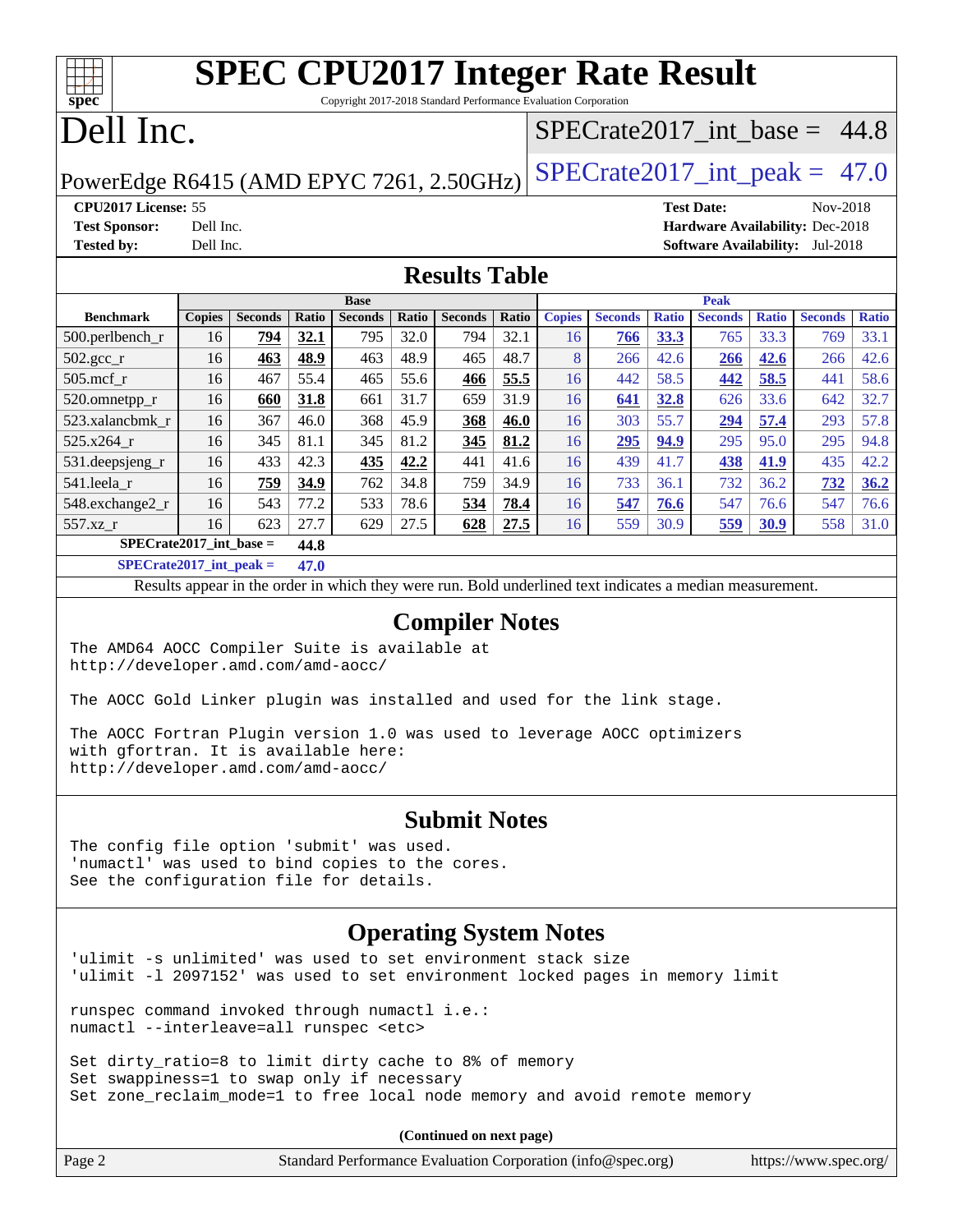

# **[SPEC CPU2017 Integer Rate Result](http://www.spec.org/auto/cpu2017/Docs/result-fields.html#SPECCPU2017IntegerRateResult)**

Copyright 2017-2018 Standard Performance Evaluation Corporation

# Dell Inc.

 $SPECrate2017\_int\_base = 44.8$ 

PowerEdge R6415 (AMD EPYC 7261, 2.50GHz) SPECrate  $2017$ \_int\_peak = 47.0

**[CPU2017 License:](http://www.spec.org/auto/cpu2017/Docs/result-fields.html#CPU2017License)** 55 **[Test Date:](http://www.spec.org/auto/cpu2017/Docs/result-fields.html#TestDate)** Nov-2018 **[Test Sponsor:](http://www.spec.org/auto/cpu2017/Docs/result-fields.html#TestSponsor)** Dell Inc. **[Hardware Availability:](http://www.spec.org/auto/cpu2017/Docs/result-fields.html#HardwareAvailability)** Dec-2018 **[Tested by:](http://www.spec.org/auto/cpu2017/Docs/result-fields.html#Testedby)** Dell Inc. **[Software Availability:](http://www.spec.org/auto/cpu2017/Docs/result-fields.html#SoftwareAvailability)** Jul-2018

#### **[Operating System Notes \(Continued\)](http://www.spec.org/auto/cpu2017/Docs/result-fields.html#OperatingSystemNotes)**

sync then drop\_caches=3 to reset caches before invoking runcpu

dirty\_ratio, swappiness, zone\_reclaim\_mode and drop\_caches were all set using privileged echo (e.g. echo 1 > /proc/sys/vm/swappiness).

Transparent huge pages were enabled for this run (OS default)

#### **[General Notes](http://www.spec.org/auto/cpu2017/Docs/result-fields.html#GeneralNotes)**

Environment variables set by runcpu before the start of the run: LD\_LIBRARY\_PATH = "/home/cpu2017-1.0.5/amd1704-rate-libs-revD/64;/home/cpu2017-1.0.5/amd1704-rate-libs-revD/32:" MALLOC\_CONF = "lg\_chunk:26"

Binaries were compiled on a system with 2x AMD EPYC 7601 CPU + 512GB Memory using RHEL 7.4 NA: The test sponsor attests, as of date of publication, that CVE-2017-5754 (Meltdown) is mitigated in the system as tested and documented. Yes: The test sponsor attests, as of date of publication, that CVE-2017-5753 (Spectre variant 1) is mitigated in the system as tested and documented. Yes: The test sponsor attests, as of date of publication, that CVE-2017-5715 (Spectre variant 2) is mitigated in the system as tested and documented.

jemalloc: configured and built with GCC v4.8.5 in RHEL v7.2 under default conditions. jemalloc: sources available from jemalloc.net or <https://github.com/jemalloc/jemalloc/releases> jemalloc uses environment variable MALLOC\_CONF with values narenas and lg\_chunk: narenas: sets the maximum number of arenas to use for automatic multiplexing of threads and arenas. lg\_chunk: set the virtual memory chunk size (log base 2). For example, lg\_chunk:21 sets the default chunk size to 2^21 = 2MiB.

#### **[Platform Notes](http://www.spec.org/auto/cpu2017/Docs/result-fields.html#PlatformNotes)**

 BIOS settings: Memory Interleaving set to Channel Interleaving Virtualization Technology disabled System Profile set to Custom CPU Power Management set to Maximum Performance Memory Frequency set to Maximum Performance Turbo Boost enabled C States set to Autonomous Memory Patrol Scrub disabled

**(Continued on next page)**

Page 3 Standard Performance Evaluation Corporation [\(info@spec.org\)](mailto:info@spec.org) <https://www.spec.org/>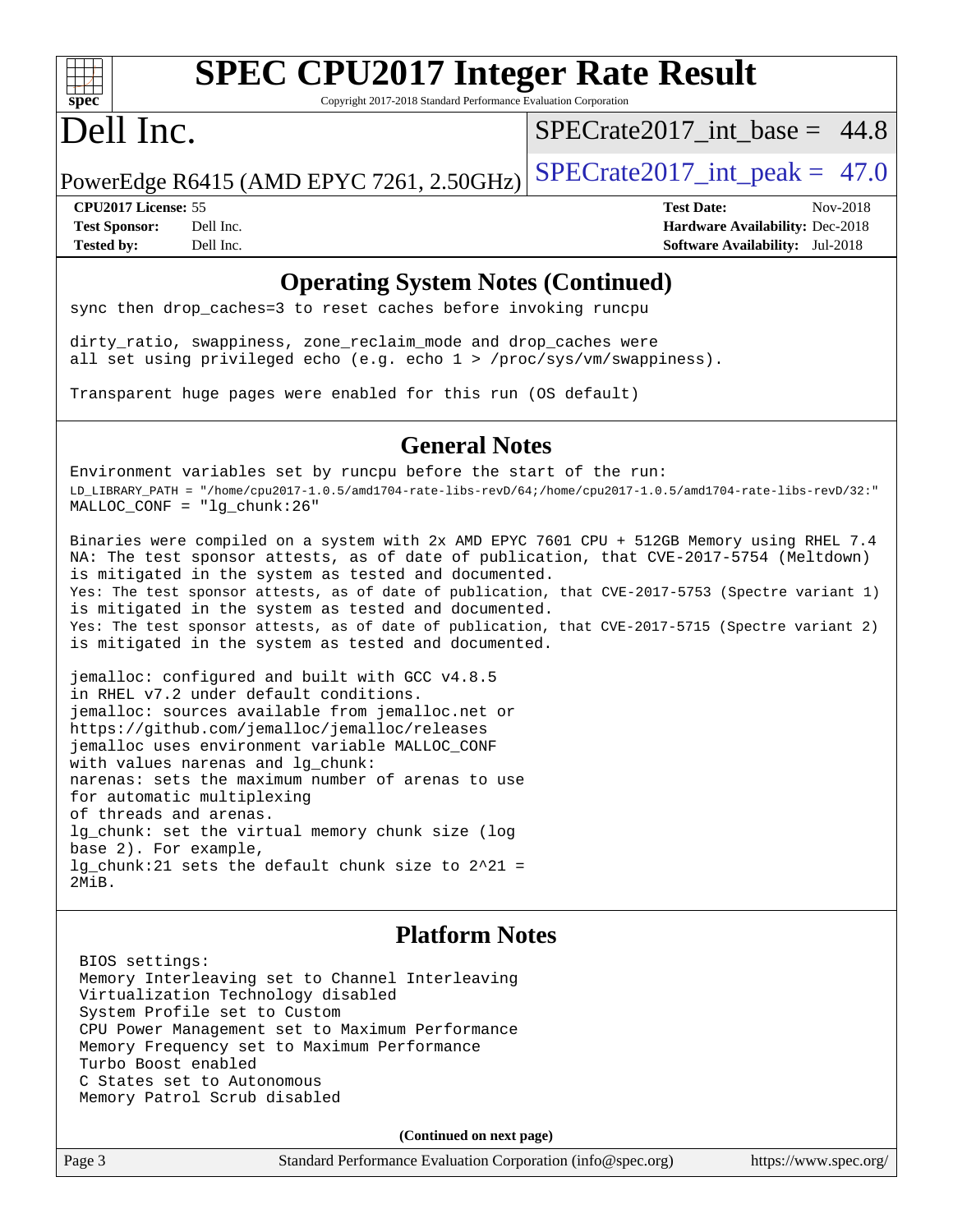|                                                                                                                                                                                                                                                                                                                                                                                                                                                                                                                                                                                                                                                                                                                                                                                                                                                                                                                                                                                                                                                                                                               | <b>SPEC CPU2017 Integer Rate Result</b>                                                                                                                                                                |                   |                                        |  |  |  |
|---------------------------------------------------------------------------------------------------------------------------------------------------------------------------------------------------------------------------------------------------------------------------------------------------------------------------------------------------------------------------------------------------------------------------------------------------------------------------------------------------------------------------------------------------------------------------------------------------------------------------------------------------------------------------------------------------------------------------------------------------------------------------------------------------------------------------------------------------------------------------------------------------------------------------------------------------------------------------------------------------------------------------------------------------------------------------------------------------------------|--------------------------------------------------------------------------------------------------------------------------------------------------------------------------------------------------------|-------------------|----------------------------------------|--|--|--|
| $spec*$<br>Dell Inc.                                                                                                                                                                                                                                                                                                                                                                                                                                                                                                                                                                                                                                                                                                                                                                                                                                                                                                                                                                                                                                                                                          | Copyright 2017-2018 Standard Performance Evaluation Corporation                                                                                                                                        |                   | $SPECTate2017\_int\_base = 44.8$       |  |  |  |
| PowerEdge R6415 (AMD EPYC 7261, 2.50GHz)                                                                                                                                                                                                                                                                                                                                                                                                                                                                                                                                                                                                                                                                                                                                                                                                                                                                                                                                                                                                                                                                      |                                                                                                                                                                                                        |                   | $SPECrate2017\_int\_peak = 47.0$       |  |  |  |
| CPU2017 License: 55                                                                                                                                                                                                                                                                                                                                                                                                                                                                                                                                                                                                                                                                                                                                                                                                                                                                                                                                                                                                                                                                                           |                                                                                                                                                                                                        | <b>Test Date:</b> | Nov-2018                               |  |  |  |
| <b>Test Sponsor:</b><br>Dell Inc.                                                                                                                                                                                                                                                                                                                                                                                                                                                                                                                                                                                                                                                                                                                                                                                                                                                                                                                                                                                                                                                                             |                                                                                                                                                                                                        |                   | Hardware Availability: Dec-2018        |  |  |  |
| <b>Tested by:</b><br>Dell Inc.                                                                                                                                                                                                                                                                                                                                                                                                                                                                                                                                                                                                                                                                                                                                                                                                                                                                                                                                                                                                                                                                                |                                                                                                                                                                                                        |                   | <b>Software Availability:</b> Jul-2018 |  |  |  |
|                                                                                                                                                                                                                                                                                                                                                                                                                                                                                                                                                                                                                                                                                                                                                                                                                                                                                                                                                                                                                                                                                                               |                                                                                                                                                                                                        |                   |                                        |  |  |  |
| Memory Refresh Rate set to 1x<br>PCI ASPM L1 Link Power Management disabled<br>Determinism Slider set to Power Determinism<br>Sysinfo program /home/cpu2017-1.0.5/bin/sysinfo<br>Rev: r5974 of 2018-05-19 9bcde8f2999c33d61f64985e45859ea9<br>running on linux-j270 Thu Nov 15 15:14:32 2018<br>SUT (System Under Test) info as seen by some common utilities.<br>For more information on this section, see<br>https://www.spec.org/cpu2017/Docs/config.html#sysinfo<br>From /proc/cpuinfo<br>model name: AMD EPYC 7261 8-Core Processor<br>"physical id"s (chips)<br>$\mathbf{1}$<br>16 "processors"<br>cores, siblings (Caution: counting these is hw and system dependent. The following<br>excerpts from /proc/cpuinfo might not be reliable. Use with caution.)<br>$cpu$ cores : $8$<br>siblings : 16<br>physical 0: cores 0 8 12 16 20 24 28<br>From 1scpu:<br>Architecture:<br>$CPU$ op-mode( $s$ ):<br>Byte Order:<br>CPU(s):<br>On-line CPU(s) list:<br>Thread(s) per core:<br>Core(s) per socket:<br>Socket(s):<br>NUMA node(s):<br>Vendor ID:<br>CPU family:<br>Model:<br>Model name:<br>Stepping: | <b>Platform Notes (Continued)</b><br>x86_64<br>$32$ -bit, $64$ -bit<br>Little Endian<br>16<br>$0 - 15$<br>2<br>8<br>1<br>4<br>AuthenticAMD<br>23<br>$\mathbf 1$<br>AMD EPYC 7261 8-Core Processor<br>2 |                   |                                        |  |  |  |
| BogoMIPS:                                                                                                                                                                                                                                                                                                                                                                                                                                                                                                                                                                                                                                                                                                                                                                                                                                                                                                                                                                                                                                                                                                     | CPU MHz:<br>2495.291<br>4990.58                                                                                                                                                                        |                   |                                        |  |  |  |
| Virtualization:                                                                                                                                                                                                                                                                                                                                                                                                                                                                                                                                                                                                                                                                                                                                                                                                                                                                                                                                                                                                                                                                                               | $AMD-V$                                                                                                                                                                                                |                   |                                        |  |  |  |
| L1d cache:<br>Lli cache:                                                                                                                                                                                                                                                                                                                                                                                                                                                                                                                                                                                                                                                                                                                                                                                                                                                                                                                                                                                                                                                                                      | 32K<br>64K                                                                                                                                                                                             |                   |                                        |  |  |  |
| L2 cache:                                                                                                                                                                                                                                                                                                                                                                                                                                                                                                                                                                                                                                                                                                                                                                                                                                                                                                                                                                                                                                                                                                     | 512K                                                                                                                                                                                                   |                   |                                        |  |  |  |
| L3 cache:<br>NUMA node0 CPU(s):                                                                                                                                                                                                                                                                                                                                                                                                                                                                                                                                                                                                                                                                                                                                                                                                                                                                                                                                                                                                                                                                               | 8192K<br>0, 4, 8, 12                                                                                                                                                                                   |                   |                                        |  |  |  |
| NUMA nodel CPU(s):                                                                                                                                                                                                                                                                                                                                                                                                                                                                                                                                                                                                                                                                                                                                                                                                                                                                                                                                                                                                                                                                                            | 1, 5, 9, 13                                                                                                                                                                                            |                   |                                        |  |  |  |
| NUMA node2 CPU(s):                                                                                                                                                                                                                                                                                                                                                                                                                                                                                                                                                                                                                                                                                                                                                                                                                                                                                                                                                                                                                                                                                            | 2,6,10,14                                                                                                                                                                                              |                   |                                        |  |  |  |
| NUMA $node3$ $CPU(s):$<br>3, 7, 11, 15                                                                                                                                                                                                                                                                                                                                                                                                                                                                                                                                                                                                                                                                                                                                                                                                                                                                                                                                                                                                                                                                        |                                                                                                                                                                                                        |                   |                                        |  |  |  |
| (Continued on next page)                                                                                                                                                                                                                                                                                                                                                                                                                                                                                                                                                                                                                                                                                                                                                                                                                                                                                                                                                                                                                                                                                      |                                                                                                                                                                                                        |                   |                                        |  |  |  |
| Page 4                                                                                                                                                                                                                                                                                                                                                                                                                                                                                                                                                                                                                                                                                                                                                                                                                                                                                                                                                                                                                                                                                                        | Standard Performance Evaluation Corporation (info@spec.org)                                                                                                                                            |                   | https://www.spec.org/                  |  |  |  |
|                                                                                                                                                                                                                                                                                                                                                                                                                                                                                                                                                                                                                                                                                                                                                                                                                                                                                                                                                                                                                                                                                                               |                                                                                                                                                                                                        |                   |                                        |  |  |  |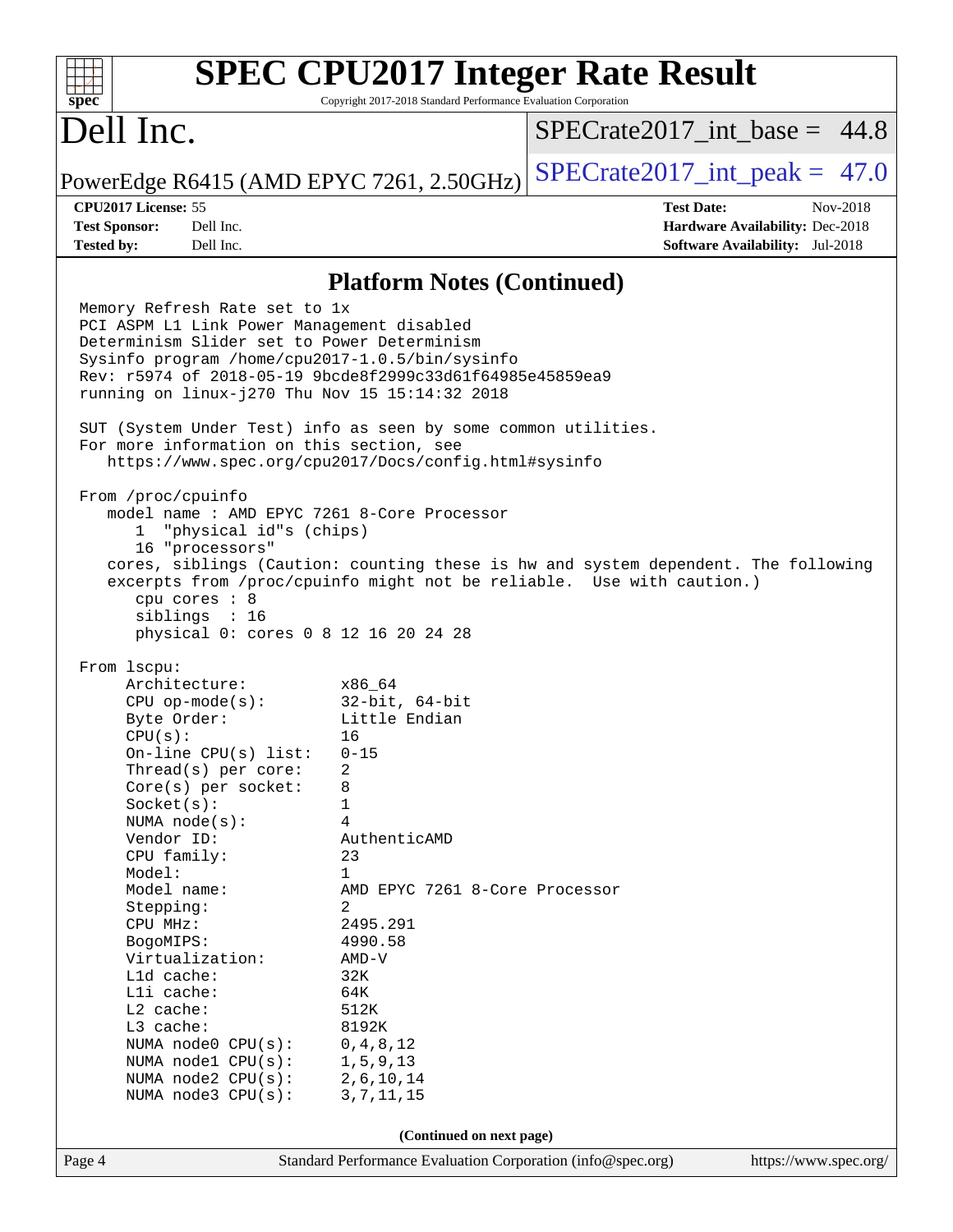| <b>SPEC CPU2017 Integer Rate Result</b><br>Copyright 2017-2018 Standard Performance Evaluation Corporation<br>spec <sup>®</sup>                                                                                                                                                                                                                                                                                                                                                                                                                                                                                                                                                                                                                                                                                                                                                                     |                                                               |
|-----------------------------------------------------------------------------------------------------------------------------------------------------------------------------------------------------------------------------------------------------------------------------------------------------------------------------------------------------------------------------------------------------------------------------------------------------------------------------------------------------------------------------------------------------------------------------------------------------------------------------------------------------------------------------------------------------------------------------------------------------------------------------------------------------------------------------------------------------------------------------------------------------|---------------------------------------------------------------|
| Dell Inc.                                                                                                                                                                                                                                                                                                                                                                                                                                                                                                                                                                                                                                                                                                                                                                                                                                                                                           | $SPECrate2017\_int\_base = 44.8$                              |
| PowerEdge R6415 (AMD EPYC 7261, 2.50GHz)                                                                                                                                                                                                                                                                                                                                                                                                                                                                                                                                                                                                                                                                                                                                                                                                                                                            | $SPECrate2017\_int\_peak = 47.0$                              |
| CPU2017 License: 55                                                                                                                                                                                                                                                                                                                                                                                                                                                                                                                                                                                                                                                                                                                                                                                                                                                                                 | <b>Test Date:</b><br>Nov-2018                                 |
| <b>Test Sponsor:</b><br>Dell Inc.                                                                                                                                                                                                                                                                                                                                                                                                                                                                                                                                                                                                                                                                                                                                                                                                                                                                   | Hardware Availability: Dec-2018                               |
| <b>Tested by:</b><br>Dell Inc.                                                                                                                                                                                                                                                                                                                                                                                                                                                                                                                                                                                                                                                                                                                                                                                                                                                                      | <b>Software Availability:</b> Jul-2018                        |
| <b>Platform Notes (Continued)</b>                                                                                                                                                                                                                                                                                                                                                                                                                                                                                                                                                                                                                                                                                                                                                                                                                                                                   |                                                               |
| Flags:<br>pat pse36 clflush mmx fxsr sse sse2 ht syscall nx mmxext fxsr_opt pdpe1gb rdtscp lm<br>constant_tsc rep_good nopl nonstop_tsc extd_apicid amd_dcm aperfmperf eagerfpu pni<br>pclmulqdq monitor ssse3 fma cx16 sse4_1 sse4_2 movbe popcnt aes xsave avx f16c<br>rdrand lahf_lm cmp_legacy svm extapic cr8_legacy abm sse4a misalignsse 3dnowprefetch<br>osvw skinit wdt tce topoext perfctr_core perfctr_nb bpext perfctr_12 mwaitx arat cpb<br>hw_pstate retpoline retpoline_amd npt lbrv svm_lock nrip_save tsc_scale vmcb_clean<br>flushbyasid decodeassists pausefilter pfthreshold vmmcall avic fsgsbase bmil avx2<br>smep bmi2 rdseed adx smap clflushopt sha_ni xsaveopt xsavec xgetbvl clzero irperf<br>ibpb overflow_recov succor smca<br>/proc/cpuinfo cache data<br>cache size : 512 KB<br>From numactl --hardware WARNING: a numactl 'node' might or might not correspond to a | fpu vme de pse tsc msr pae mce cx8 apic sep mtrr pge mca cmov |
| physical chip.<br>$available: 4 nodes (0-3)$<br>node 0 cpus: 0 4 8 12<br>node 0 size: 128621 MB<br>node 0 free: 128468 MB<br>node 1 cpus: 1 5 9 13<br>node 1 size: 129018 MB<br>node 1 free: 128889 MB<br>node 2 cpus: 2 6 10 14<br>node 2 size: 129018 MB<br>node 2 free: 128866 MB<br>node 3 cpus: 3 7 11 15<br>node 3 size: 129017 MB<br>node 3 free: 128875 MB<br>node distances:<br>$\mathbf{1}$<br>node<br>$\overline{0}$<br>2<br>3<br>0 :<br>10<br>16<br>16<br>16<br>1:<br>16<br>10 16<br>- 16<br>2:<br>16 10 16<br>16<br>3:<br>16<br>16 16<br>10                                                                                                                                                                                                                                                                                                                                            |                                                               |
| From /proc/meminfo<br>MemTotal:<br>528052476 kB<br>HugePages_Total:<br>0<br>Hugepagesize:<br>2048 kB<br>/usr/bin/lsb_release -d<br>SUSE Linux Enterprise Server 12 SP3<br>From /etc/*release* /etc/*version*<br>SuSE-release:<br>SUSE Linux Enterprise Server 12 (x86_64)                                                                                                                                                                                                                                                                                                                                                                                                                                                                                                                                                                                                                           |                                                               |
| (Continued on next page)                                                                                                                                                                                                                                                                                                                                                                                                                                                                                                                                                                                                                                                                                                                                                                                                                                                                            |                                                               |

Page 5 Standard Performance Evaluation Corporation [\(info@spec.org\)](mailto:info@spec.org) <https://www.spec.org/>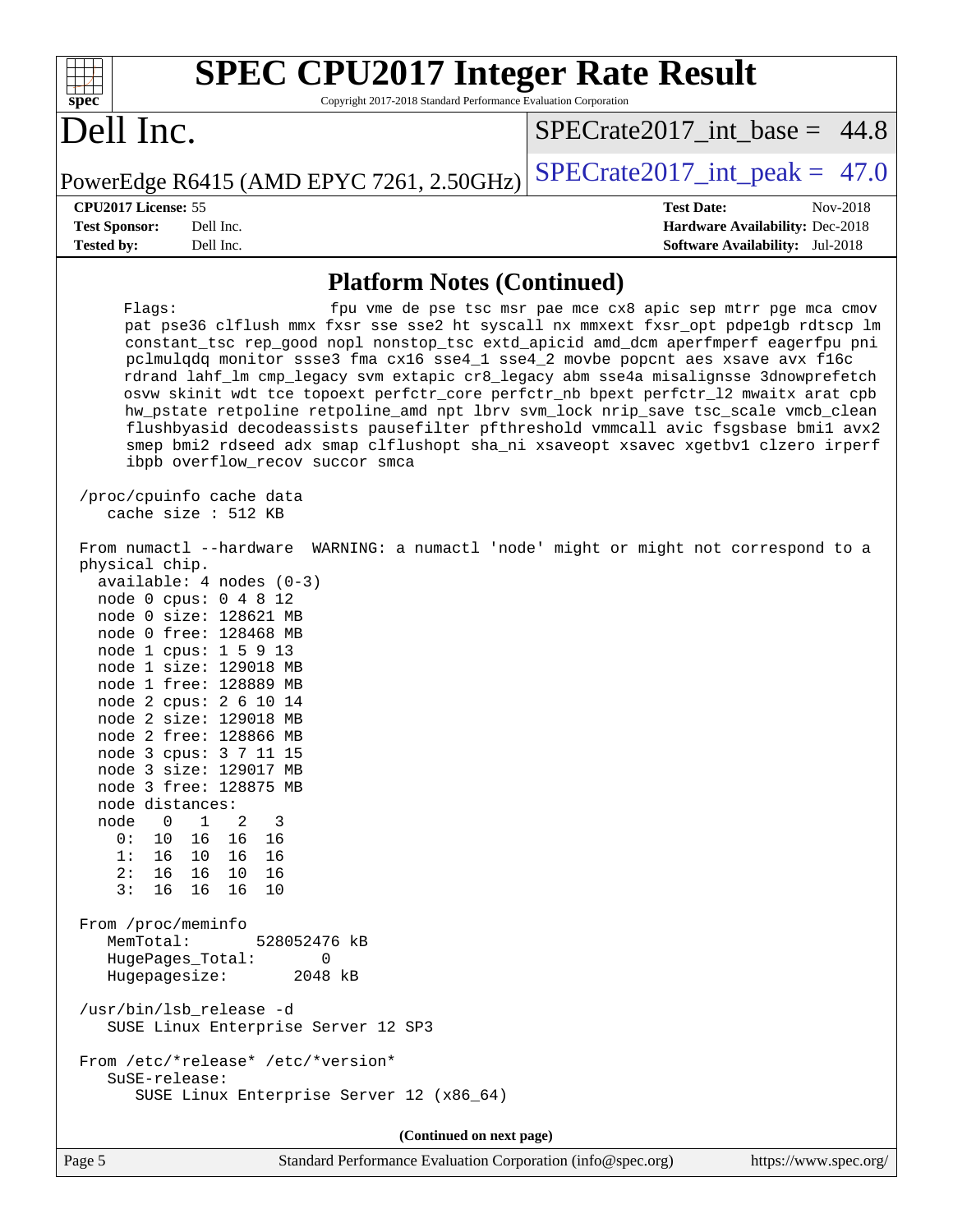| <b>SPEC CPU2017 Integer Rate Result</b><br>spec <sup>®</sup><br>Copyright 2017-2018 Standard Performance Evaluation Corporation                                                                                                                                                                                                                                                                                                                                                      |                                        |
|--------------------------------------------------------------------------------------------------------------------------------------------------------------------------------------------------------------------------------------------------------------------------------------------------------------------------------------------------------------------------------------------------------------------------------------------------------------------------------------|----------------------------------------|
| Dell Inc.                                                                                                                                                                                                                                                                                                                                                                                                                                                                            | $SPECrate2017$ int base = 44.8         |
| PowerEdge R6415 (AMD EPYC 7261, 2.50GHz)                                                                                                                                                                                                                                                                                                                                                                                                                                             | $SPECrate2017\_int\_peak = 47.0$       |
| CPU2017 License: 55                                                                                                                                                                                                                                                                                                                                                                                                                                                                  | <b>Test Date:</b><br>Nov-2018          |
| <b>Test Sponsor:</b><br>Dell Inc.                                                                                                                                                                                                                                                                                                                                                                                                                                                    | Hardware Availability: Dec-2018        |
| <b>Tested by:</b><br>Dell Inc.                                                                                                                                                                                                                                                                                                                                                                                                                                                       | <b>Software Availability:</b> Jul-2018 |
| <b>Platform Notes (Continued)</b>                                                                                                                                                                                                                                                                                                                                                                                                                                                    |                                        |
| $VERSION = 12$                                                                                                                                                                                                                                                                                                                                                                                                                                                                       |                                        |
| PATCHLEVEL = 3                                                                                                                                                                                                                                                                                                                                                                                                                                                                       |                                        |
| # This file is deprecated and will be removed in a future service pack or release.                                                                                                                                                                                                                                                                                                                                                                                                   |                                        |
| # Please check /etc/os-release for details about this release.<br>os-release:                                                                                                                                                                                                                                                                                                                                                                                                        |                                        |
| NAME="SLES"                                                                                                                                                                                                                                                                                                                                                                                                                                                                          |                                        |
| VERSION="12-SP3"                                                                                                                                                                                                                                                                                                                                                                                                                                                                     |                                        |
| VERSION_ID="12.3"                                                                                                                                                                                                                                                                                                                                                                                                                                                                    |                                        |
| PRETTY_NAME="SUSE Linux Enterprise Server 12 SP3"                                                                                                                                                                                                                                                                                                                                                                                                                                    |                                        |
| ID="sles"<br>ANSI COLOR="0;32"                                                                                                                                                                                                                                                                                                                                                                                                                                                       |                                        |
| CPE_NAME="cpe:/o:suse:sles:12:sp3"                                                                                                                                                                                                                                                                                                                                                                                                                                                   |                                        |
|                                                                                                                                                                                                                                                                                                                                                                                                                                                                                      |                                        |
| uname $-a$ :                                                                                                                                                                                                                                                                                                                                                                                                                                                                         |                                        |
| Linux linux-j270 4.4.126-94.22-default #1 SMP Wed Apr 11 07:45:03 UTC 2018 (9649989)<br>x86_64 x86_64 x86_64 GNU/Linux                                                                                                                                                                                                                                                                                                                                                               |                                        |
| Kernel self-reported vulnerability status:                                                                                                                                                                                                                                                                                                                                                                                                                                           |                                        |
| CVE-2017-5754 (Meltdown):<br>Not affected<br>CVE-2017-5753 (Spectre variant 1): Mitigation: __user pointer sanitization<br>CVE-2017-5715 (Spectre variant 2): Mitigation: Full AMD retpoline + IBPB                                                                                                                                                                                                                                                                                  |                                        |
| run-level 3 Nov 15 15:10                                                                                                                                                                                                                                                                                                                                                                                                                                                             |                                        |
| SPEC is set to: /home/cpu2017-1.0.5                                                                                                                                                                                                                                                                                                                                                                                                                                                  |                                        |
| Type Size Used Avail Use% Mounted on<br>Filesystem<br>$/\text{dev/sda4}$<br>xfs<br>405G<br>16G 389G<br>4% /home                                                                                                                                                                                                                                                                                                                                                                      |                                        |
| Additional information from dmidecode follows. WARNING: Use caution when you interpret<br>this section. The 'dmidecode' program reads system data which is "intended to allow<br>hardware to be accurately determined", but the intent may not be met, as there are<br>frequent changes to hardware, firmware, and the "DMTF SMBIOS" standard.<br>BIOS Dell Inc. 1.6.7 10/29/2018<br>Memory:<br>8x 80CE863280CE M386A8K40BM2-CTD 64 GB 4 rank 2666<br>8x Not Specified Not Specified |                                        |
|                                                                                                                                                                                                                                                                                                                                                                                                                                                                                      |                                        |
| (End of data from sysinfo program)                                                                                                                                                                                                                                                                                                                                                                                                                                                   |                                        |
| <b>Compiler Version Notes</b>                                                                                                                                                                                                                                                                                                                                                                                                                                                        |                                        |
| $CC$ 502. $qcc$ $r$ (peak)                                                                                                                                                                                                                                                                                                                                                                                                                                                           |                                        |
| AOCC.LLVM.4.0.0.B35.2017_04_26 clang version 4.0.0 (CLANG:) (based on LLVM                                                                                                                                                                                                                                                                                                                                                                                                           |                                        |
| (Continued on next page)                                                                                                                                                                                                                                                                                                                                                                                                                                                             |                                        |
| Page 6<br>Standard Performance Evaluation Corporation (info@spec.org)                                                                                                                                                                                                                                                                                                                                                                                                                | https://www.spec.org/                  |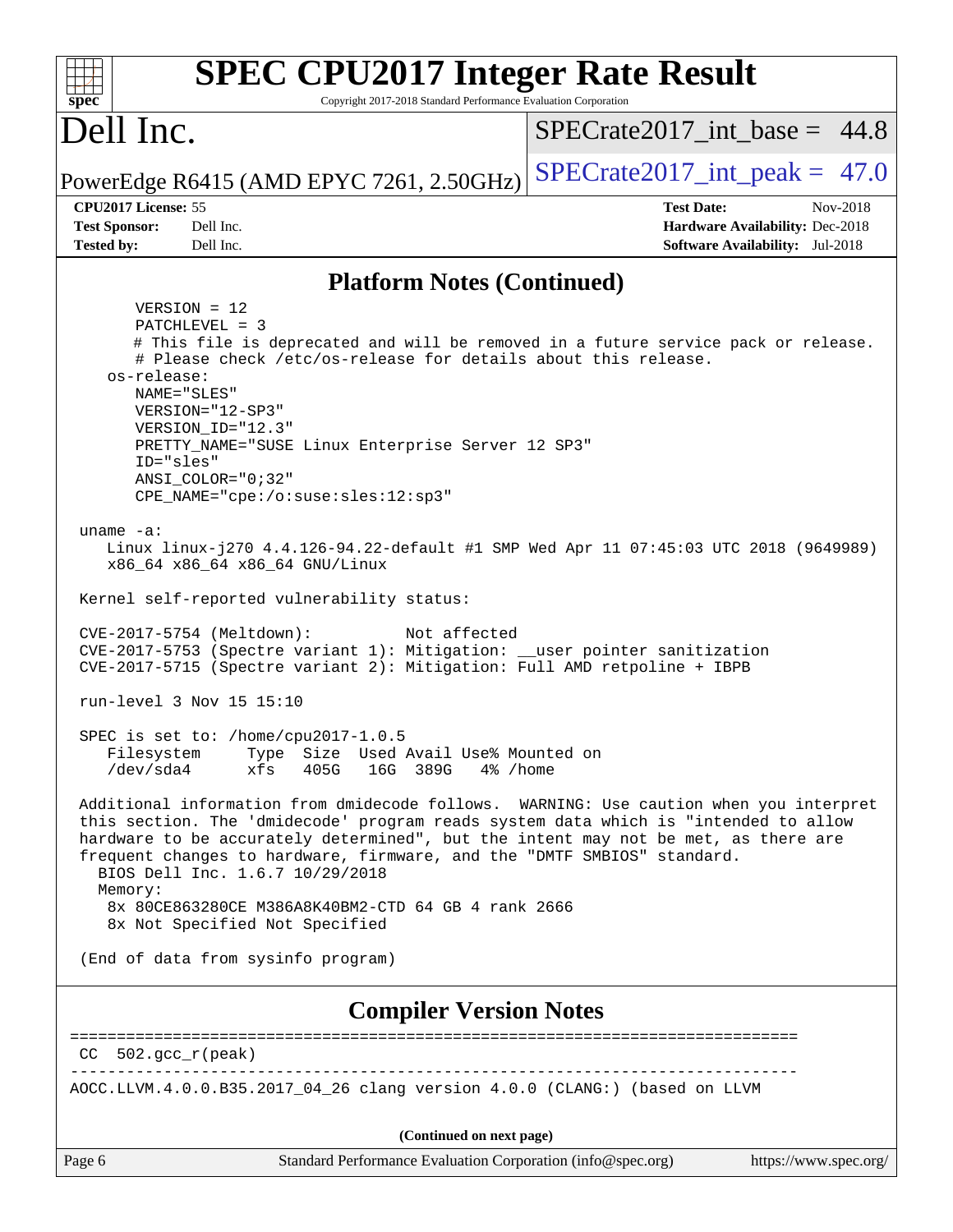# **[SPEC CPU2017 Integer Rate Result](http://www.spec.org/auto/cpu2017/Docs/result-fields.html#SPECCPU2017IntegerRateResult)**

Copyright 2017-2018 Standard Performance Evaluation Corporation

# Dell Inc.

**[spec](http://www.spec.org/)**

 $+\ +$ 

 $SPECrate2017\_int\_base = 44.8$ 

PowerEdge R6415 (AMD EPYC 7261, 2.50GHz) [SPECrate2017\\_int\\_peak =](http://www.spec.org/auto/cpu2017/Docs/result-fields.html#SPECrate2017intpeak)  $47.0$ 

**[CPU2017 License:](http://www.spec.org/auto/cpu2017/Docs/result-fields.html#CPU2017License)** 55 **[Test Date:](http://www.spec.org/auto/cpu2017/Docs/result-fields.html#TestDate)** Nov-2018 **[Test Sponsor:](http://www.spec.org/auto/cpu2017/Docs/result-fields.html#TestSponsor)** Dell Inc. **[Hardware Availability:](http://www.spec.org/auto/cpu2017/Docs/result-fields.html#HardwareAvailability)** Dec-2018 **[Tested by:](http://www.spec.org/auto/cpu2017/Docs/result-fields.html#Testedby)** Dell Inc. **[Software Availability:](http://www.spec.org/auto/cpu2017/Docs/result-fields.html#SoftwareAvailability)** Jul-2018

### **[Compiler Version Notes \(Continued\)](http://www.spec.org/auto/cpu2017/Docs/result-fields.html#CompilerVersionNotes)**

| Page 7              | Standard Performance Evaluation Corporation (info@spec.org)                                                                                                                                                   | https://www.spec.org/ |
|---------------------|---------------------------------------------------------------------------------------------------------------------------------------------------------------------------------------------------------------|-----------------------|
|                     | (Continued on next page)                                                                                                                                                                                      |                       |
| Thread model: posix | AOCC.LLVM.4.0.0.B35.2017_04_26)<br>Target: x86_64-unknown-linux-gnu<br>InstalledDir: /root/work/compilers/AOCC-1.0-Compiler/bin                                                                               |                       |
| CC                  | $500. perlbench_r (peak) 525.x264_r (peak)$<br>AOCC.LLVM.4.0.0.B35.2017_04_26 clang version 4.0.0 (CLANG:) (based on LLVM                                                                                     |                       |
|                     | InstalledDir: /root/work/compilers/AOCC-1.0-Compiler/bin                                                                                                                                                      |                       |
| Thread model: posix | AOCC.LLVM.4.0.0.B35.2017_04_26 clang version 4.0.0 (CLANG:) (based on LLVM<br>AOCC.LLVM.4.0.0.B35.2017_04_26)<br>Target: x86_64-unknown-linux-gnu                                                             |                       |
|                     | CXXC 520.omnetpp_r(base, peak) 523.xalancbmk_r(base) 531.deepsjeng_r(base,<br>peak) 541.leela_r(base)                                                                                                         |                       |
| Thread model: posix | AOCC.LLVM.4.0.0.B35.2017_04_26 clang version 4.0.0 (CLANG:) (based on LLVM<br>AOCC.LLVM.4.0.0.B35.2017_04_26)<br>Target: x86_64-unknown-linux-gnu<br>InstalledDir: /root/work/compilers/AOCC-1.0-Compiler/bin |                       |
| CC.                 | $500. perlbench_r(base) 502. gcc_r(base) 505. mcf_r(base, peak)$<br>525.x264_r(base) 557.xz_r(base, peak)<br>----------------------------                                                                     |                       |
| Thread model: posix | AOCC.LLVM.4.0.0.B35.2017_04_26 clang version 4.0.0 (CLANG:) (based on LLVM<br>AOCC.LLVM.4.0.0.B35.2017_04_26)<br>Target: i386-unknown-linux-gnu<br>InstalledDir: /root/work/compilers/AOCC-1.0-Compiler/bin   |                       |
|                     | CXXC $523.$ xalancbmk $r$ (peak)                                                                                                                                                                              |                       |
|                     | InstalledDir: /root/work/compilers/AOCC-1.0-Compiler/bin                                                                                                                                                      |                       |
| Thread model: posix | AOCC.LLVM.4.0.0.B35.2017_04_26)<br>Target: i386-unknown-linux-gnu                                                                                                                                             |                       |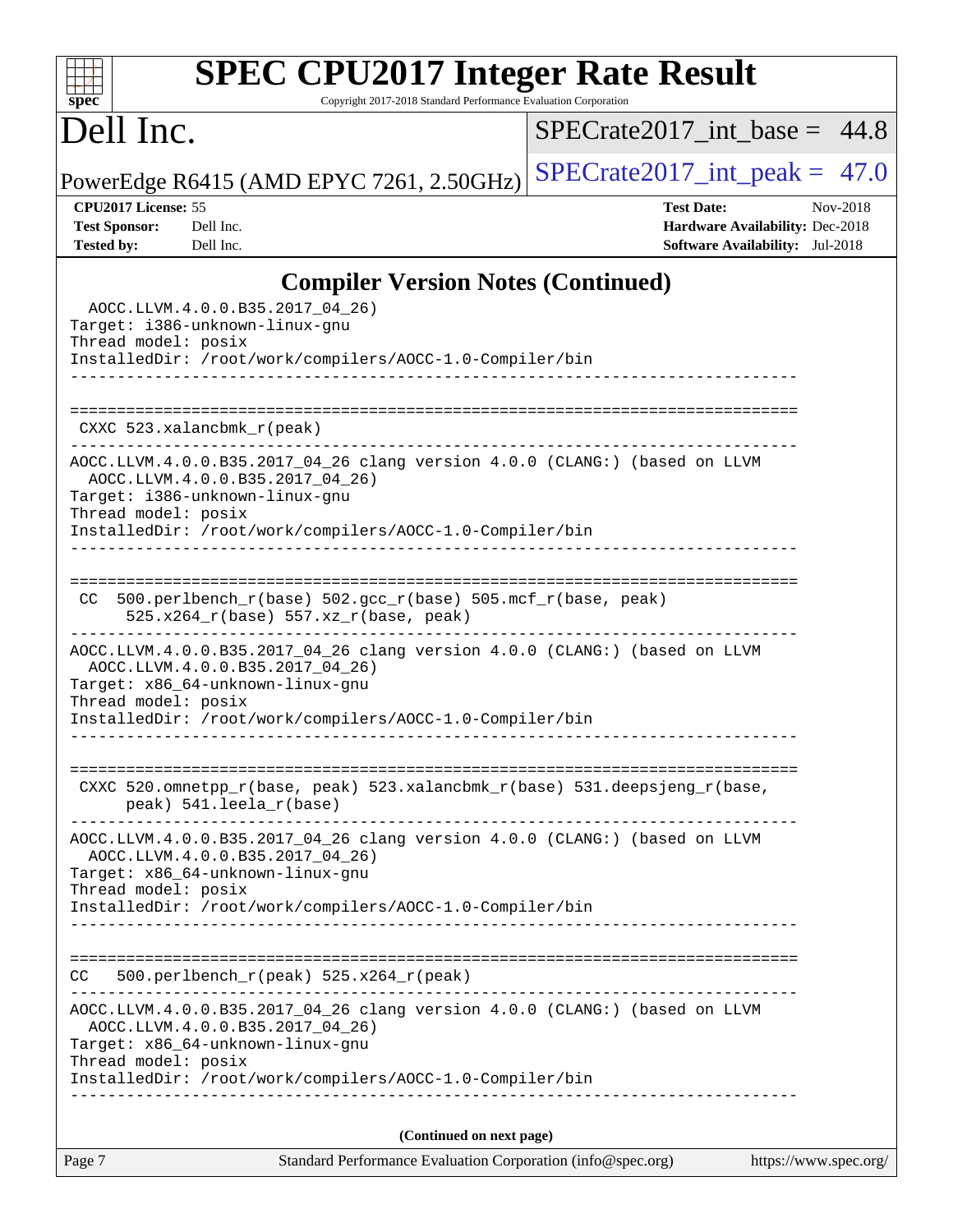| sn<br>æ<br>C |  |  |  |  |  |
|--------------|--|--|--|--|--|

# **[SPEC CPU2017 Integer Rate Result](http://www.spec.org/auto/cpu2017/Docs/result-fields.html#SPECCPU2017IntegerRateResult)**

Copyright 2017-2018 Standard Performance Evaluation Corporation

# Dell Inc.

 $SPECrate2017\_int\_base = 44.8$ 

PowerEdge R6415 (AMD EPYC 7261, 2.50GHz) SPECrate  $2017$ \_int\_peak = 47.0

| <b>Test Sponsor:</b> | Dell Inc |
|----------------------|----------|
| <b>Tested by:</b>    | Dell Inc |

**[CPU2017 License:](http://www.spec.org/auto/cpu2017/Docs/result-fields.html#CPU2017License)** 55 **[Test Date:](http://www.spec.org/auto/cpu2017/Docs/result-fields.html#TestDate)** Nov-2018 **[Hardware Availability:](http://www.spec.org/auto/cpu2017/Docs/result-fields.html#HardwareAvailability)** Dec-2018 **[Software Availability:](http://www.spec.org/auto/cpu2017/Docs/result-fields.html#SoftwareAvailability)** Jul-2018

### **[Compiler Version Notes \(Continued\)](http://www.spec.org/auto/cpu2017/Docs/result-fields.html#CompilerVersionNotes)**

============================================================================== CXXC 541.leela\_r(peak) ------------------------------------------------------------------------------ AOCC.LLVM.4.0.0.B35.2017\_04\_26 clang version 4.0.0 (CLANG:) (based on LLVM AOCC.LLVM.4.0.0.B35.2017\_04\_26) Target: x86\_64-unknown-linux-gnu Thread model: posix InstalledDir: /root/work/compilers/AOCC-1.0-Compiler/bin ------------------------------------------------------------------------------ ============================================================================== FC 548.exchange2\_r(base, peak) ------------------------------------------------------------------------------ GNU Fortran (GCC) 4.8.2 Copyright (C) 2013 Free Software Foundation, Inc. GNU Fortran comes with NO WARRANTY, to the extent permitted by law. You may redistribute copies of GNU Fortran under the terms of the GNU General Public License. For more information about these matters, see the file named COPYING ------------------------------------------------------------------------------

### **[Base Compiler Invocation](http://www.spec.org/auto/cpu2017/Docs/result-fields.html#BaseCompilerInvocation)**

[C benchmarks](http://www.spec.org/auto/cpu2017/Docs/result-fields.html#Cbenchmarks): [clang](http://www.spec.org/cpu2017/results/res2018q4/cpu2017-20181126-09826.flags.html#user_CCbase_Fclang3_a68b77bfed473bd9cdd22529af008e8306c2e3948617c8991604c1a2000ee4a73ef90dd8bc793e105fe4165a625d26dacbda4708d828ad19048918c071b363ec)

[C++ benchmarks:](http://www.spec.org/auto/cpu2017/Docs/result-fields.html#CXXbenchmarks) [clang++](http://www.spec.org/cpu2017/results/res2018q4/cpu2017-20181126-09826.flags.html#user_CXXbase_Fclang3_57a48582e5be507d19b2527b3e7d4f85d9b8669ffc9a8a0dbb9bcf949a918a58bbab411e0c4d14a3922022a3e425a90db94042683824c1806feff4324ca1000d)

[Fortran benchmarks](http://www.spec.org/auto/cpu2017/Docs/result-fields.html#Fortranbenchmarks): [clang](http://www.spec.org/cpu2017/results/res2018q4/cpu2017-20181126-09826.flags.html#user_FCbase_Fclang3_a68b77bfed473bd9cdd22529af008e8306c2e3948617c8991604c1a2000ee4a73ef90dd8bc793e105fe4165a625d26dacbda4708d828ad19048918c071b363ec) [gfortran](http://www.spec.org/cpu2017/results/res2018q4/cpu2017-20181126-09826.flags.html#user_FCbase_aocc-gfortran_128c91a56d61ddb07404721e65b8f9498c31a443dacbd3b7f212891090eca86e2d099b520f75b99e9e8ac4fdec01f4d15f0b65e47123ec4c42b0759045731a1f)

# **[Base Portability Flags](http://www.spec.org/auto/cpu2017/Docs/result-fields.html#BasePortabilityFlags)**

 500.perlbench\_r: [-DSPEC\\_LINUX\\_X64](http://www.spec.org/cpu2017/results/res2018q4/cpu2017-20181126-09826.flags.html#b500.perlbench_r_basePORTABILITY_DSPEC_LINUX_X64) [-DSPEC\\_LP64](http://www.spec.org/cpu2017/results/res2018q4/cpu2017-20181126-09826.flags.html#b500.perlbench_r_baseEXTRA_PORTABILITY_DSPEC_LP64) 502.gcc\_r: [-DSPEC\\_LP64](http://www.spec.org/cpu2017/results/res2018q4/cpu2017-20181126-09826.flags.html#suite_baseEXTRA_PORTABILITY502_gcc_r_DSPEC_LP64) 505.mcf\_r: [-DSPEC\\_LP64](http://www.spec.org/cpu2017/results/res2018q4/cpu2017-20181126-09826.flags.html#suite_baseEXTRA_PORTABILITY505_mcf_r_DSPEC_LP64) 520.omnetpp\_r: [-DSPEC\\_LP64](http://www.spec.org/cpu2017/results/res2018q4/cpu2017-20181126-09826.flags.html#suite_baseEXTRA_PORTABILITY520_omnetpp_r_DSPEC_LP64) 523.xalancbmk\_r: [-DSPEC\\_LINUX](http://www.spec.org/cpu2017/results/res2018q4/cpu2017-20181126-09826.flags.html#b523.xalancbmk_r_basePORTABILITY_DSPEC_LINUX) [-DSPEC\\_LP64](http://www.spec.org/cpu2017/results/res2018q4/cpu2017-20181126-09826.flags.html#suite_baseEXTRA_PORTABILITY523_xalancbmk_r_DSPEC_LP64) 525.x264\_r: [-DSPEC\\_LP64](http://www.spec.org/cpu2017/results/res2018q4/cpu2017-20181126-09826.flags.html#suite_baseEXTRA_PORTABILITY525_x264_r_DSPEC_LP64) 531.deepsjeng\_r: [-DSPEC\\_LP64](http://www.spec.org/cpu2017/results/res2018q4/cpu2017-20181126-09826.flags.html#suite_baseEXTRA_PORTABILITY531_deepsjeng_r_DSPEC_LP64) 541.leela\_r: [-DSPEC\\_LP64](http://www.spec.org/cpu2017/results/res2018q4/cpu2017-20181126-09826.flags.html#suite_baseEXTRA_PORTABILITY541_leela_r_DSPEC_LP64)

**(Continued on next page)**

Page 8 Standard Performance Evaluation Corporation [\(info@spec.org\)](mailto:info@spec.org) <https://www.spec.org/>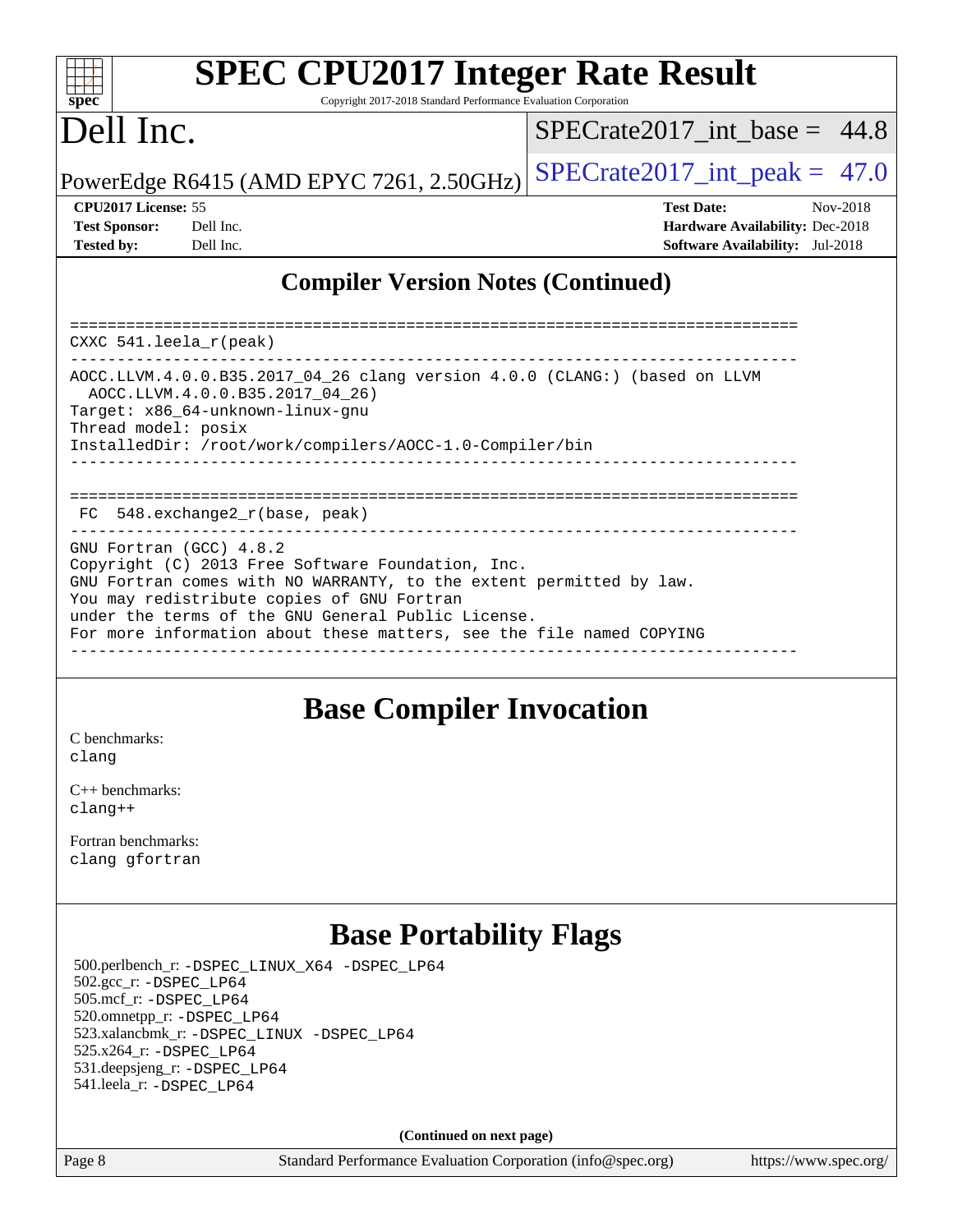#### $\pm\pm\tau$ **[spec](http://www.spec.org/)**

# **[SPEC CPU2017 Integer Rate Result](http://www.spec.org/auto/cpu2017/Docs/result-fields.html#SPECCPU2017IntegerRateResult)**

Copyright 2017-2018 Standard Performance Evaluation Corporation

# Dell Inc.

SPECrate2017 int\_base =  $44.8$ 

PowerEdge R6415 (AMD EPYC 7261, 2.50GHz) SPECrate  $2017$  int peak = 47.0

**[CPU2017 License:](http://www.spec.org/auto/cpu2017/Docs/result-fields.html#CPU2017License)** 55 **[Test Date:](http://www.spec.org/auto/cpu2017/Docs/result-fields.html#TestDate)** Nov-2018 **[Test Sponsor:](http://www.spec.org/auto/cpu2017/Docs/result-fields.html#TestSponsor)** Dell Inc. **[Hardware Availability:](http://www.spec.org/auto/cpu2017/Docs/result-fields.html#HardwareAvailability)** Dec-2018 **[Tested by:](http://www.spec.org/auto/cpu2017/Docs/result-fields.html#Testedby)** Dell Inc. **[Software Availability:](http://www.spec.org/auto/cpu2017/Docs/result-fields.html#SoftwareAvailability)** Jul-2018

# **[Base Portability Flags \(Continued\)](http://www.spec.org/auto/cpu2017/Docs/result-fields.html#BasePortabilityFlags)**

 548.exchange2\_r: [-DSPEC\\_LP64](http://www.spec.org/cpu2017/results/res2018q4/cpu2017-20181126-09826.flags.html#suite_baseEXTRA_PORTABILITY548_exchange2_r_DSPEC_LP64) 557.xz\_r: [-DSPEC\\_LP64](http://www.spec.org/cpu2017/results/res2018q4/cpu2017-20181126-09826.flags.html#suite_baseEXTRA_PORTABILITY557_xz_r_DSPEC_LP64)

### **[Base Optimization Flags](http://www.spec.org/auto/cpu2017/Docs/result-fields.html#BaseOptimizationFlags)**

[C benchmarks](http://www.spec.org/auto/cpu2017/Docs/result-fields.html#Cbenchmarks):

[-flto](http://www.spec.org/cpu2017/results/res2018q4/cpu2017-20181126-09826.flags.html#user_CCbase_lto) [-Wl,-plugin-opt=-merge-constant](http://www.spec.org/cpu2017/results/res2018q4/cpu2017-20181126-09826.flags.html#user_CCbase_F-merge-constant_1d79771b5442061d9c8e05556c6b0c655e6c9e66f8c6936b0129d434b6acd2b1cf1b7cd2540d1570ff636111b08a6bc36e2e61fc34531f8ef7c1a34c57be1dbb) [-Wl,-plugin-opt=-lsr-in-nested-loop](http://www.spec.org/cpu2017/results/res2018q4/cpu2017-20181126-09826.flags.html#user_CCbase_lsr-in-nested-loop_1cff93fd95162f5e77640b5271e8bed680fb62b4a8d96fb8ab217ff3244646f1fbb342e31af83c263403bbf5249c7dc7732d5c86c3eab4cc8d32dcb7a6f33ca0) [-Wl,-plugin-opt=-disable-vect-cmp](http://www.spec.org/cpu2017/results/res2018q4/cpu2017-20181126-09826.flags.html#user_CCbase_disable-vect-cmp_1056b9a09b8ddc126e023b5f99ae33179ef568835465af9b7adeacf4b6480ff575c8aee439265bcfbcbf086f33f2fa5cca2bc4cf52b64c0cd2e10f6503cba02d) [-O3](http://www.spec.org/cpu2017/results/res2018q4/cpu2017-20181126-09826.flags.html#user_CCbase_F-O3) [-ffast-math](http://www.spec.org/cpu2017/results/res2018q4/cpu2017-20181126-09826.flags.html#user_CCbase_F-aocc-ffast-math_78dd175de6534c2005829757b9b0f2878e57b067cce6f7c443b2250ac68890960e2e1b320ca04b81ff7c62c6f87870ed05f06baf7875eea2990d38e3b73c71f1) [-march=znver1](http://www.spec.org/cpu2017/results/res2018q4/cpu2017-20181126-09826.flags.html#user_CCbase_F-march) [-fstruct-layout=2](http://www.spec.org/cpu2017/results/res2018q4/cpu2017-20181126-09826.flags.html#user_CCbase_F-fstruct-layout_a05ec02e17cdf7fe0c3950a6b005251b2b1e5e67af2b5298cf72714730c3d59ba290e75546b10aa22dac074c15ceaca36ae22c62cb51bcb2fbdc9dc4e7e222c4) [-mllvm -unroll-threshold=100](http://www.spec.org/cpu2017/results/res2018q4/cpu2017-20181126-09826.flags.html#user_CCbase_F-unroll-threshold_2755d0c78138845d361fa1543e3a063fffa198df9b3edf0cfb856bbc88a81e1769b12ac7a550c5d35197be55360db1a3f95a8d1304df999456cabf5120c45168) [-fremap-arrays](http://www.spec.org/cpu2017/results/res2018q4/cpu2017-20181126-09826.flags.html#user_CCbase_F-fremap-arrays) [-mno-avx2](http://www.spec.org/cpu2017/results/res2018q4/cpu2017-20181126-09826.flags.html#user_CCbase_F-mno-avx2) [-mllvm -inline-threshold=1000](http://www.spec.org/cpu2017/results/res2018q4/cpu2017-20181126-09826.flags.html#user_CCbase_inline-threshold_b7832241b0a6397e4ecdbaf0eb7defdc10f885c2a282fa3240fdc99844d543fda39cf8a4a9dccf68cf19b5438ac3b455264f478df15da0f4988afa40d8243bab) [-mllvm -disable-vect-cmp](http://www.spec.org/cpu2017/results/res2018q4/cpu2017-20181126-09826.flags.html#user_CCbase_disable-vect-cmp_d995c9eb800469498c6893dc847c54c903d59847b18cb2ac22011b9af7010c96d2d48d3c6b41246fe86945001509aa4dc528afb61cb238fd3b256a31781ea0cf) [-z muldefs](http://www.spec.org/cpu2017/results/res2018q4/cpu2017-20181126-09826.flags.html#user_CCbase_F-z-muldefs) [-ljemalloc](http://www.spec.org/cpu2017/results/res2018q4/cpu2017-20181126-09826.flags.html#user_CCbase_jemalloc-lib_d1249b907c500fa1c0672f44f562e3d0f79738ae9e3c4a9c376d49f265a04b9c99b167ecedbf6711b3085be911c67ff61f150a17b3472be731631ba4d0471706)

[C++ benchmarks:](http://www.spec.org/auto/cpu2017/Docs/result-fields.html#CXXbenchmarks)

```
-flto -Wl,-plugin-opt=-merge-constant
-Wl,-plugin-opt=-lsr-in-nested-loop -Wl,-plugin-opt=-disable-vect-cmp
-O3 -march=znver1 -mllvm -unroll-threshold=100 -finline-aggressive
-fremap-arrays -mllvm -inline-threshold=1000 -mllvm -disable-vect-cmp
-z muldefs -ljemalloc
```
[Fortran benchmarks](http://www.spec.org/auto/cpu2017/Docs/result-fields.html#Fortranbenchmarks):

```
-flto -Wl,-plugin-opt=-merge-constant
-Wl,-plugin-opt=-lsr-in-nested-loop -Wl,-plugin-opt=-disable-vect-cmp
-O3 -mavx -madx -funroll-loops -ffast-math -z muldefs -Ofast
-fdefault-integer-8 -fplugin=dragonegg.so
-fplugin-arg-dragonegg-llvm-option=-lsr-in-nested-loop
-fplugin-arg-dragonegg-llvm-option=-enable-iv-split
-fplugin-arg-dragonegg-llvm-option=-merge-constant
-fplugin-arg-dragonegg-llvm-option=-inline-threshold:1000
-fplugin-arg-dragonegg-llvm-option=-disable-vect-cmp -ljemalloc
-lgfortran -lamdlibm
```
## **[Peak Compiler Invocation](http://www.spec.org/auto/cpu2017/Docs/result-fields.html#PeakCompilerInvocation)**

[C benchmarks](http://www.spec.org/auto/cpu2017/Docs/result-fields.html#Cbenchmarks): [clang](http://www.spec.org/cpu2017/results/res2018q4/cpu2017-20181126-09826.flags.html#user_CCpeak_Fclang3_a68b77bfed473bd9cdd22529af008e8306c2e3948617c8991604c1a2000ee4a73ef90dd8bc793e105fe4165a625d26dacbda4708d828ad19048918c071b363ec)

[C++ benchmarks:](http://www.spec.org/auto/cpu2017/Docs/result-fields.html#CXXbenchmarks) [clang++](http://www.spec.org/cpu2017/results/res2018q4/cpu2017-20181126-09826.flags.html#user_CXXpeak_Fclang3_57a48582e5be507d19b2527b3e7d4f85d9b8669ffc9a8a0dbb9bcf949a918a58bbab411e0c4d14a3922022a3e425a90db94042683824c1806feff4324ca1000d)

[Fortran benchmarks](http://www.spec.org/auto/cpu2017/Docs/result-fields.html#Fortranbenchmarks): [clang](http://www.spec.org/cpu2017/results/res2018q4/cpu2017-20181126-09826.flags.html#user_FCpeak_Fclang3_a68b77bfed473bd9cdd22529af008e8306c2e3948617c8991604c1a2000ee4a73ef90dd8bc793e105fe4165a625d26dacbda4708d828ad19048918c071b363ec) [gfortran](http://www.spec.org/cpu2017/results/res2018q4/cpu2017-20181126-09826.flags.html#user_FCpeak_aocc-gfortran_128c91a56d61ddb07404721e65b8f9498c31a443dacbd3b7f212891090eca86e2d099b520f75b99e9e8ac4fdec01f4d15f0b65e47123ec4c42b0759045731a1f)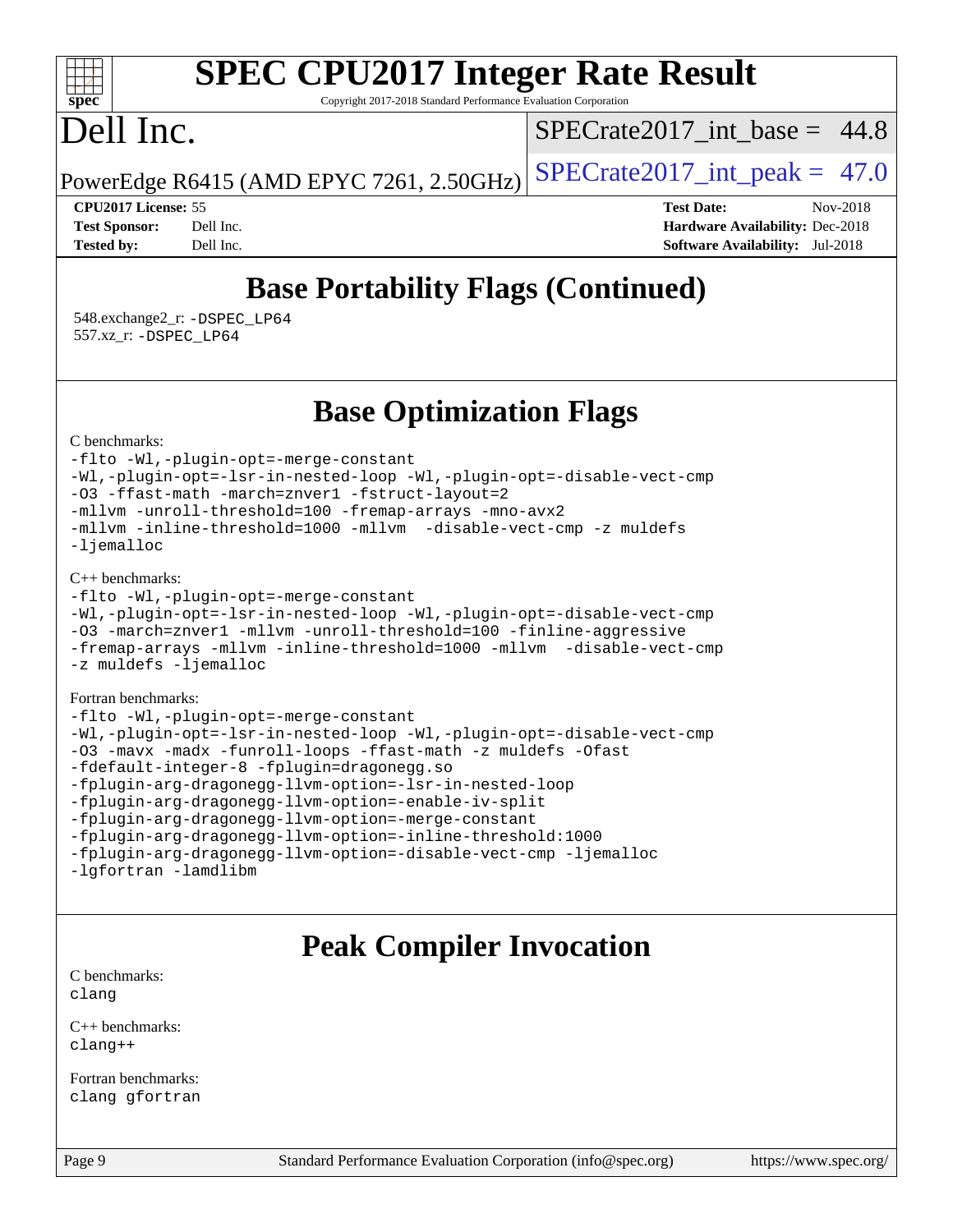#### $+\ +$ **[spec](http://www.spec.org/)**

# **[SPEC CPU2017 Integer Rate Result](http://www.spec.org/auto/cpu2017/Docs/result-fields.html#SPECCPU2017IntegerRateResult)**

Copyright 2017-2018 Standard Performance Evaluation Corporation

# Dell Inc.

SPECrate2017 int\_base =  $44.8$ 

PowerEdge R6415 (AMD EPYC 7261, 2.50GHz) SPECrate  $2017$  int peak = 47.0

**[Tested by:](http://www.spec.org/auto/cpu2017/Docs/result-fields.html#Testedby)** Dell Inc. **[Software Availability:](http://www.spec.org/auto/cpu2017/Docs/result-fields.html#SoftwareAvailability)** Jul-2018

**[CPU2017 License:](http://www.spec.org/auto/cpu2017/Docs/result-fields.html#CPU2017License)** 55 **[Test Date:](http://www.spec.org/auto/cpu2017/Docs/result-fields.html#TestDate)** Nov-2018 **[Test Sponsor:](http://www.spec.org/auto/cpu2017/Docs/result-fields.html#TestSponsor)** Dell Inc. **[Hardware Availability:](http://www.spec.org/auto/cpu2017/Docs/result-fields.html#HardwareAvailability)** Dec-2018

## **[Peak Portability Flags](http://www.spec.org/auto/cpu2017/Docs/result-fields.html#PeakPortabilityFlags)**

 500.perlbench\_r: [-DSPEC\\_LINUX\\_X64](http://www.spec.org/cpu2017/results/res2018q4/cpu2017-20181126-09826.flags.html#b500.perlbench_r_peakPORTABILITY_DSPEC_LINUX_X64) [-DSPEC\\_LP64](http://www.spec.org/cpu2017/results/res2018q4/cpu2017-20181126-09826.flags.html#b500.perlbench_r_peakEXTRA_PORTABILITY_DSPEC_LP64) 502.gcc\_r: [-D\\_FILE\\_OFFSET\\_BITS=64](http://www.spec.org/cpu2017/results/res2018q4/cpu2017-20181126-09826.flags.html#user_peakEXTRA_PORTABILITY502_gcc_r_F-D_FILE_OFFSET_BITS_5ae949a99b284ddf4e95728d47cb0843d81b2eb0e18bdfe74bbf0f61d0b064f4bda2f10ea5eb90e1dcab0e84dbc592acfc5018bc955c18609f94ddb8d550002c) 505.mcf\_r: [-DSPEC\\_LP64](http://www.spec.org/cpu2017/results/res2018q4/cpu2017-20181126-09826.flags.html#suite_peakEXTRA_PORTABILITY505_mcf_r_DSPEC_LP64) 520.omnetpp\_r: [-DSPEC\\_LP64](http://www.spec.org/cpu2017/results/res2018q4/cpu2017-20181126-09826.flags.html#suite_peakEXTRA_PORTABILITY520_omnetpp_r_DSPEC_LP64) 523.xalancbmk\_r: [-DSPEC\\_LINUX](http://www.spec.org/cpu2017/results/res2018q4/cpu2017-20181126-09826.flags.html#b523.xalancbmk_r_peakPORTABILITY_DSPEC_LINUX) [-D\\_FILE\\_OFFSET\\_BITS=64](http://www.spec.org/cpu2017/results/res2018q4/cpu2017-20181126-09826.flags.html#user_peakEXTRA_PORTABILITY523_xalancbmk_r_F-D_FILE_OFFSET_BITS_5ae949a99b284ddf4e95728d47cb0843d81b2eb0e18bdfe74bbf0f61d0b064f4bda2f10ea5eb90e1dcab0e84dbc592acfc5018bc955c18609f94ddb8d550002c) 525.x264\_r: [-DSPEC\\_LP64](http://www.spec.org/cpu2017/results/res2018q4/cpu2017-20181126-09826.flags.html#suite_peakEXTRA_PORTABILITY525_x264_r_DSPEC_LP64) 531.deepsjeng\_r: [-DSPEC\\_LP64](http://www.spec.org/cpu2017/results/res2018q4/cpu2017-20181126-09826.flags.html#suite_peakEXTRA_PORTABILITY531_deepsjeng_r_DSPEC_LP64) 541.leela\_r: [-DSPEC\\_LP64](http://www.spec.org/cpu2017/results/res2018q4/cpu2017-20181126-09826.flags.html#suite_peakEXTRA_PORTABILITY541_leela_r_DSPEC_LP64) 548.exchange2\_r: [-DSPEC\\_LP64](http://www.spec.org/cpu2017/results/res2018q4/cpu2017-20181126-09826.flags.html#suite_peakEXTRA_PORTABILITY548_exchange2_r_DSPEC_LP64) 557.xz\_r: [-DSPEC\\_LP64](http://www.spec.org/cpu2017/results/res2018q4/cpu2017-20181126-09826.flags.html#suite_peakEXTRA_PORTABILITY557_xz_r_DSPEC_LP64)

# **[Peak Optimization Flags](http://www.spec.org/auto/cpu2017/Docs/result-fields.html#PeakOptimizationFlags)**

[C benchmarks](http://www.spec.org/auto/cpu2017/Docs/result-fields.html#Cbenchmarks):

```
 500.perlbench_r: -flto -Wl,-plugin-opt=-merge-constant
-Wl,-plugin-opt=-lsr-in-nested-loop
-fprofile-instr-generate(pass 1)
-fprofile-instr-use(pass 2) -Ofast -march=znver1
-fstruct-layout=3 -mllvm -vectorize-memory-aggressively
-mno-avx2 -mllvm -unroll-threshold=100 -fremap-arrays
-mllvm -inline-threshold=1000 -ljemalloc
```
 502.gcc\_r: [-m32](http://www.spec.org/cpu2017/results/res2018q4/cpu2017-20181126-09826.flags.html#user_peakCCLD502_gcc_r_F-m32) [-flto](http://www.spec.org/cpu2017/results/res2018q4/cpu2017-20181126-09826.flags.html#user_peakCOPTIMIZEEXTRA_LDFLAGS502_gcc_r_lto) [-Wl,-plugin-opt=-merge-constant](http://www.spec.org/cpu2017/results/res2018q4/cpu2017-20181126-09826.flags.html#user_peakEXTRA_LDFLAGS502_gcc_r_F-merge-constant_1d79771b5442061d9c8e05556c6b0c655e6c9e66f8c6936b0129d434b6acd2b1cf1b7cd2540d1570ff636111b08a6bc36e2e61fc34531f8ef7c1a34c57be1dbb) [-Wl,-plugin-opt=-lsr-in-nested-loop](http://www.spec.org/cpu2017/results/res2018q4/cpu2017-20181126-09826.flags.html#user_peakEXTRA_LDFLAGS502_gcc_r_lsr-in-nested-loop_1cff93fd95162f5e77640b5271e8bed680fb62b4a8d96fb8ab217ff3244646f1fbb342e31af83c263403bbf5249c7dc7732d5c86c3eab4cc8d32dcb7a6f33ca0) [-Ofast](http://www.spec.org/cpu2017/results/res2018q4/cpu2017-20181126-09826.flags.html#user_peakCOPTIMIZE502_gcc_r_F-aocc-Ofast) [-march=znver1](http://www.spec.org/cpu2017/results/res2018q4/cpu2017-20181126-09826.flags.html#user_peakCOPTIMIZE502_gcc_r_F-march) [-fstruct-layout=3](http://www.spec.org/cpu2017/results/res2018q4/cpu2017-20181126-09826.flags.html#user_peakCOPTIMIZE502_gcc_r_F-fstruct-layout) [-mllvm -vectorize-memory-aggressively](http://www.spec.org/cpu2017/results/res2018q4/cpu2017-20181126-09826.flags.html#user_peakCOPTIMIZE502_gcc_r_vectorize-memory-aggressively_24b72a4417f50ade9e698c5b3bed87ab456cc6fc8ec6439480cb84f36ad6a3975af6e87206dea402e3871a1464ff3d60bc798e0250f330177ba629a260df1857) [-mno-avx2](http://www.spec.org/cpu2017/results/res2018q4/cpu2017-20181126-09826.flags.html#user_peakCOPTIMIZE502_gcc_r_F-mno-avx2) [-mllvm -unroll-threshold=100](http://www.spec.org/cpu2017/results/res2018q4/cpu2017-20181126-09826.flags.html#user_peakCOPTIMIZE502_gcc_r_F-unroll-threshold_2755d0c78138845d361fa1543e3a063fffa198df9b3edf0cfb856bbc88a81e1769b12ac7a550c5d35197be55360db1a3f95a8d1304df999456cabf5120c45168) [-fremap-arrays](http://www.spec.org/cpu2017/results/res2018q4/cpu2017-20181126-09826.flags.html#user_peakCOPTIMIZE502_gcc_r_F-fremap-arrays) [-mllvm -inline-threshold=1000](http://www.spec.org/cpu2017/results/res2018q4/cpu2017-20181126-09826.flags.html#user_peakCOPTIMIZE502_gcc_r_inline-threshold_b7832241b0a6397e4ecdbaf0eb7defdc10f885c2a282fa3240fdc99844d543fda39cf8a4a9dccf68cf19b5438ac3b455264f478df15da0f4988afa40d8243bab) [-fgnu89-inline](http://www.spec.org/cpu2017/results/res2018q4/cpu2017-20181126-09826.flags.html#user_peakEXTRA_COPTIMIZE502_gcc_r_F-fgnu89-inline) [-ljemalloc](http://www.spec.org/cpu2017/results/res2018q4/cpu2017-20181126-09826.flags.html#user_peakEXTRA_LIBS502_gcc_r_jemalloc-lib_d1249b907c500fa1c0672f44f562e3d0f79738ae9e3c4a9c376d49f265a04b9c99b167ecedbf6711b3085be911c67ff61f150a17b3472be731631ba4d0471706)

 505.mcf\_r: [-flto](http://www.spec.org/cpu2017/results/res2018q4/cpu2017-20181126-09826.flags.html#user_peakCOPTIMIZEEXTRA_LDFLAGS505_mcf_r_lto) [-Wl,-plugin-opt=-merge-constant](http://www.spec.org/cpu2017/results/res2018q4/cpu2017-20181126-09826.flags.html#user_peakEXTRA_LDFLAGS505_mcf_r_F-merge-constant_1d79771b5442061d9c8e05556c6b0c655e6c9e66f8c6936b0129d434b6acd2b1cf1b7cd2540d1570ff636111b08a6bc36e2e61fc34531f8ef7c1a34c57be1dbb) [-Wl,-plugin-opt=-lsr-in-nested-loop](http://www.spec.org/cpu2017/results/res2018q4/cpu2017-20181126-09826.flags.html#user_peakEXTRA_LDFLAGS505_mcf_r_lsr-in-nested-loop_1cff93fd95162f5e77640b5271e8bed680fb62b4a8d96fb8ab217ff3244646f1fbb342e31af83c263403bbf5249c7dc7732d5c86c3eab4cc8d32dcb7a6f33ca0) [-Ofast](http://www.spec.org/cpu2017/results/res2018q4/cpu2017-20181126-09826.flags.html#user_peakCOPTIMIZE505_mcf_r_F-aocc-Ofast) [-march=znver1](http://www.spec.org/cpu2017/results/res2018q4/cpu2017-20181126-09826.flags.html#user_peakCOPTIMIZE505_mcf_r_F-march) [-fstruct-layout=3](http://www.spec.org/cpu2017/results/res2018q4/cpu2017-20181126-09826.flags.html#user_peakCOPTIMIZE505_mcf_r_F-fstruct-layout) [-mllvm -vectorize-memory-aggressively](http://www.spec.org/cpu2017/results/res2018q4/cpu2017-20181126-09826.flags.html#user_peakCOPTIMIZE505_mcf_r_vectorize-memory-aggressively_24b72a4417f50ade9e698c5b3bed87ab456cc6fc8ec6439480cb84f36ad6a3975af6e87206dea402e3871a1464ff3d60bc798e0250f330177ba629a260df1857) [-mno-avx2](http://www.spec.org/cpu2017/results/res2018q4/cpu2017-20181126-09826.flags.html#user_peakCOPTIMIZE505_mcf_r_F-mno-avx2) [-mllvm -unroll-threshold=100](http://www.spec.org/cpu2017/results/res2018q4/cpu2017-20181126-09826.flags.html#user_peakCOPTIMIZE505_mcf_r_F-unroll-threshold_2755d0c78138845d361fa1543e3a063fffa198df9b3edf0cfb856bbc88a81e1769b12ac7a550c5d35197be55360db1a3f95a8d1304df999456cabf5120c45168) [-fremap-arrays](http://www.spec.org/cpu2017/results/res2018q4/cpu2017-20181126-09826.flags.html#user_peakCOPTIMIZE505_mcf_r_F-fremap-arrays) [-mllvm -inline-threshold=1000](http://www.spec.org/cpu2017/results/res2018q4/cpu2017-20181126-09826.flags.html#user_peakCOPTIMIZE505_mcf_r_inline-threshold_b7832241b0a6397e4ecdbaf0eb7defdc10f885c2a282fa3240fdc99844d543fda39cf8a4a9dccf68cf19b5438ac3b455264f478df15da0f4988afa40d8243bab) [-ljemalloc](http://www.spec.org/cpu2017/results/res2018q4/cpu2017-20181126-09826.flags.html#user_peakEXTRA_LIBS505_mcf_r_jemalloc-lib_d1249b907c500fa1c0672f44f562e3d0f79738ae9e3c4a9c376d49f265a04b9c99b167ecedbf6711b3085be911c67ff61f150a17b3472be731631ba4d0471706)

525.x264\_r: Same as 500.perlbench\_r

557.xz\_r: Same as 505.mcf\_r

[C++ benchmarks:](http://www.spec.org/auto/cpu2017/Docs/result-fields.html#CXXbenchmarks)

 520.omnetpp\_r: [-flto](http://www.spec.org/cpu2017/results/res2018q4/cpu2017-20181126-09826.flags.html#user_peakCXXOPTIMIZEEXTRA_LDFLAGS520_omnetpp_r_lto) [-Wl,-plugin-opt=-merge-constant](http://www.spec.org/cpu2017/results/res2018q4/cpu2017-20181126-09826.flags.html#user_peakEXTRA_LDFLAGS520_omnetpp_r_F-merge-constant_1d79771b5442061d9c8e05556c6b0c655e6c9e66f8c6936b0129d434b6acd2b1cf1b7cd2540d1570ff636111b08a6bc36e2e61fc34531f8ef7c1a34c57be1dbb) [-Wl,-plugin-opt=-lsr-in-nested-loop](http://www.spec.org/cpu2017/results/res2018q4/cpu2017-20181126-09826.flags.html#user_peakEXTRA_LDFLAGS520_omnetpp_r_lsr-in-nested-loop_1cff93fd95162f5e77640b5271e8bed680fb62b4a8d96fb8ab217ff3244646f1fbb342e31af83c263403bbf5249c7dc7732d5c86c3eab4cc8d32dcb7a6f33ca0) [-Ofast](http://www.spec.org/cpu2017/results/res2018q4/cpu2017-20181126-09826.flags.html#user_peakCXXOPTIMIZE520_omnetpp_r_F-aocc-Ofast) [-march=znver1](http://www.spec.org/cpu2017/results/res2018q4/cpu2017-20181126-09826.flags.html#user_peakCXXOPTIMIZE520_omnetpp_r_F-march) [-finline-aggressive](http://www.spec.org/cpu2017/results/res2018q4/cpu2017-20181126-09826.flags.html#user_peakCXXOPTIMIZE520_omnetpp_r_F-finline-aggressive) [-mllvm -unroll-threshold=100](http://www.spec.org/cpu2017/results/res2018q4/cpu2017-20181126-09826.flags.html#user_peakCXXOPTIMIZE520_omnetpp_r_F-unroll-threshold_2755d0c78138845d361fa1543e3a063fffa198df9b3edf0cfb856bbc88a81e1769b12ac7a550c5d35197be55360db1a3f95a8d1304df999456cabf5120c45168)

**(Continued on next page)**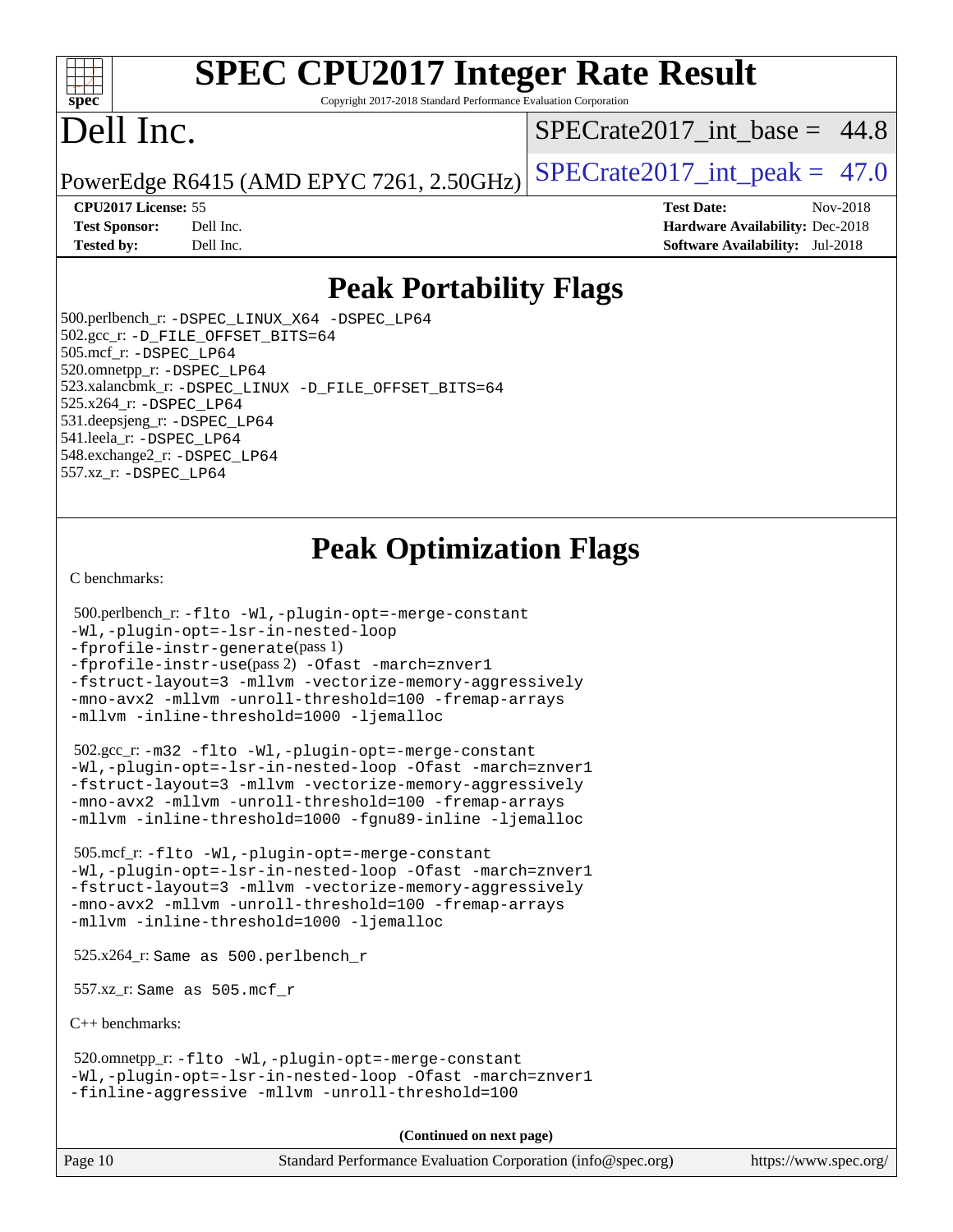| <b>SPEC CPU2017 Integer Rate Result</b><br>Copyright 2017-2018 Standard Performance Evaluation Corporation<br>spec <sup>®</sup>                                                                                                                                                                                                                                                                                                                                                                                                    |                                                                                                                   |  |  |  |  |
|------------------------------------------------------------------------------------------------------------------------------------------------------------------------------------------------------------------------------------------------------------------------------------------------------------------------------------------------------------------------------------------------------------------------------------------------------------------------------------------------------------------------------------|-------------------------------------------------------------------------------------------------------------------|--|--|--|--|
| Dell Inc.                                                                                                                                                                                                                                                                                                                                                                                                                                                                                                                          | $SPECTate2017$ int base = 44.8                                                                                    |  |  |  |  |
| PowerEdge R6415 (AMD EPYC 7261, 2.50GHz)                                                                                                                                                                                                                                                                                                                                                                                                                                                                                           | $SPECrate2017\_int\_peak = 47.0$                                                                                  |  |  |  |  |
| CPU2017 License: 55<br><b>Test Sponsor:</b><br>Dell Inc.<br><b>Tested by:</b><br>Dell Inc.                                                                                                                                                                                                                                                                                                                                                                                                                                         | <b>Test Date:</b><br>Nov-2018<br><b>Hardware Availability: Dec-2018</b><br><b>Software Availability:</b> Jul-2018 |  |  |  |  |
| <b>Peak Optimization Flags (Continued)</b>                                                                                                                                                                                                                                                                                                                                                                                                                                                                                         |                                                                                                                   |  |  |  |  |
| 520.omnetpp_r (continued):<br>-fremap-arrays -mllvm -inline-threshold=1000 -ljemalloc                                                                                                                                                                                                                                                                                                                                                                                                                                              |                                                                                                                   |  |  |  |  |
| 523.xalancbmk_r: -m32 -flto -Wl,-plugin-opt=-merge-constant<br>-Wl,-plugin-opt=-lsr-in-nested-loop -Ofast -march=znver1<br>-finline-aggressive -mllvm -unroll-threshold=100<br>-fremap-arrays -mllvm -inline-threshold=1000 -ljemalloc                                                                                                                                                                                                                                                                                             |                                                                                                                   |  |  |  |  |
| 531.deepsjeng_r: Same as 520.omnetpp_r                                                                                                                                                                                                                                                                                                                                                                                                                                                                                             |                                                                                                                   |  |  |  |  |
| 541.leela_r: -flto -Wl,-plugin-opt=-merge-constant<br>-Wl,-plugin-opt=-lsr-in-nested-loop<br>$-fprofile-instr-generate(pass 1)$<br>-fprofile-instr-use(pass 2) -Ofast -march=znver1<br>-mllvm -unroll-count=8 -mllvm -unroll-threshold=100<br>$-l$ jemalloc                                                                                                                                                                                                                                                                        |                                                                                                                   |  |  |  |  |
| Fortran benchmarks:<br>-flto -Wl,-plugin-opt=-merge-constant<br>-Wl,-plugin-opt=-lsr-in-nested-loop -03 -mavx2 -madx -funroll-loops<br>-ffast-math -Ofast -fdefault-integer-8 -fplugin=dragonegg.so<br>-fplugin-arg-dragonegg-llvm-option=-lsr-in-nested-loop<br>-fplugin-arg-dragonegg-llvm-option=-enable-iv-split<br>-fplugin-arg-dragonegg-llvm-option=-merge-constant<br>-fplugin-arg-dragonegg-llvm-option=-inline-threshold:1000<br>-fplugin-arg-dragonegg-llvm-option=-disable-vect-cmp -ljemalloc<br>-lqfortran -lamdlibm |                                                                                                                   |  |  |  |  |

### **[Peak Other Flags](http://www.spec.org/auto/cpu2017/Docs/result-fields.html#PeakOtherFlags)**

[C benchmarks](http://www.spec.org/auto/cpu2017/Docs/result-fields.html#Cbenchmarks):

502.gcc\_r: [-L/root/work/lib/jemalloc/lib32](http://www.spec.org/cpu2017/results/res2018q4/cpu2017-20181126-09826.flags.html#user_peakEXTRA_LIBS502_gcc_r_Link_path_ed592dae44e5c1ab08e0623a53d3c5a4c6e35be404d5d0c77aec9324965777ec819518e6bc9b505d0969c714b6f83ef377306a01beedec47148c3dcded825687)

[C++ benchmarks:](http://www.spec.org/auto/cpu2017/Docs/result-fields.html#CXXbenchmarks)

523.xalancbmk\_r: [-L/root/work/lib/jemalloc/lib32](http://www.spec.org/cpu2017/results/res2018q4/cpu2017-20181126-09826.flags.html#user_peakEXTRA_LIBS523_xalancbmk_r_Link_path_ed592dae44e5c1ab08e0623a53d3c5a4c6e35be404d5d0c77aec9324965777ec819518e6bc9b505d0969c714b6f83ef377306a01beedec47148c3dcded825687)

The flags files that were used to format this result can be browsed at <http://www.spec.org/cpu2017/flags/aocc100-flags-revC-I.2018-11-13.html> <http://www.spec.org/cpu2017/flags/gcc.2018-02-16.html>